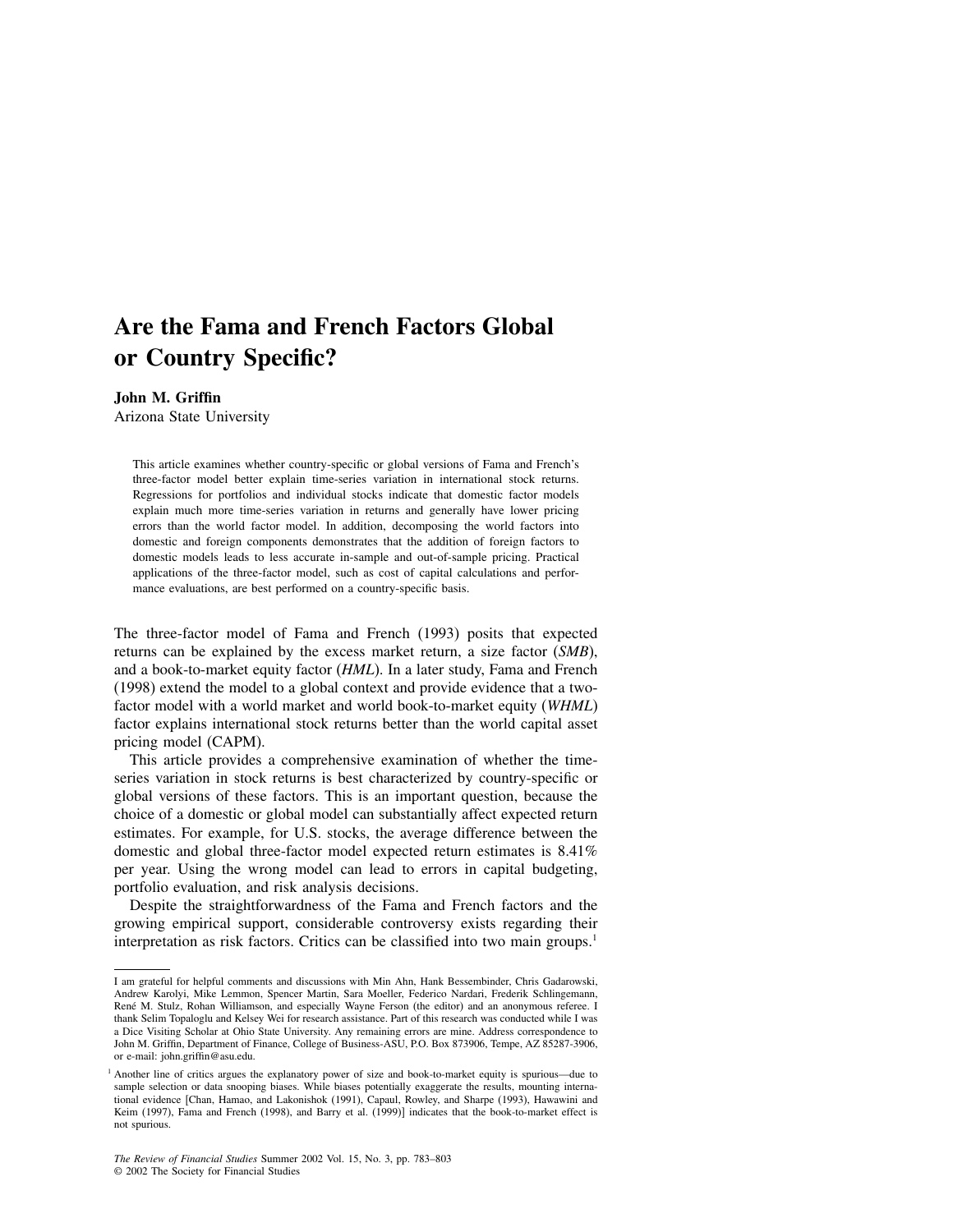The first group [Lakonishok, Shleifer, and Vishny (1994), Haugen (1995)] argues that the size and book-to-market equity effects are due to investor overreaction rather than compensation for risk bearing. They argue that investors systematically overreact to recent corporate news, unrealistically extrapolating high or low growth into the future. This, in turn, leads to underpricing of "value" [small market capitalization, high book-to-market equity (*BE/ME*) stocks] and overpricing of "growth" (typically large, low *BE/ME*) stocks. A second group of critics [Ferson, Sarkissian, and Simin (1999)] cautions against using empirical regularities as "explanatory risk factors." Berk (1995) argues that high *BE/ME* and small market capitalization firms will, by construction, earn higher mean returns whether they are related to mispricing or economic risk. Consistent with these arguments questioning a risk-based interpretation, Daniel and Titman (1997) find that firm characteristics (i.e., size and *BE/ME*) explain returns better than factor loadings from the Fama and French model. However, Davis, Fama, and French (2000) argue that Daniel and Titman's results are subsample specific. Ferson and Harvey (1999) show that the three-factor model fails to explain conditional expected returns.2

One way to further examine the empirical validity of such factors is to use international data. Along this line of reasoning, Daniel, Titman, and Wei (2001) demonstrate that characteristics and not factor loadings explain stock returns in Japan. Liew and Vassalou (2000) argue that the Fama and French factors predict future economic growth in several international markets. Fama and French (1998) apply the implication from international asset pricing theory that, under the null hypothesis of market integration, there should be one set of risk factors that explain expected returns in all countries. Following this line of reasoning, they demonstrate that using a world two-factor model with a world book-to-market equity factor leads to lower intercepts and higher adjusted  $R^2$ s than a world market factor alone. However, they do not compare the world factor model to country-specific models. The latter is a potentially important comparison, because the explanatory power of world factors could be driven by their country-specific components.

This article compares a world three-factor model to country-specific models. Recent work surrounding the importance of size and book-to-market equity factors argues that data grouping methods can significantly affect inferences [e.g., Ferson, Sarkissian, and Simin (1999) and Berk (2000)]. To address this concern, in addition to more traditional *BE/ME*-sorted and size-sorted portfolios, individual security data are also examined. Our findings are broadly consistent for portfolios and individual returns. The domestic models explain more time-series variation and generally provide more accurate pricing than the world model. We also examine whether there are any benefits to adding

<sup>&</sup>lt;sup>2</sup> Similarly, Griffin and Lemmon (2001) find that the explanatory power of *BE/ME* is inconsistent with a distress risk interpretation and more consistent with mispricing explanations.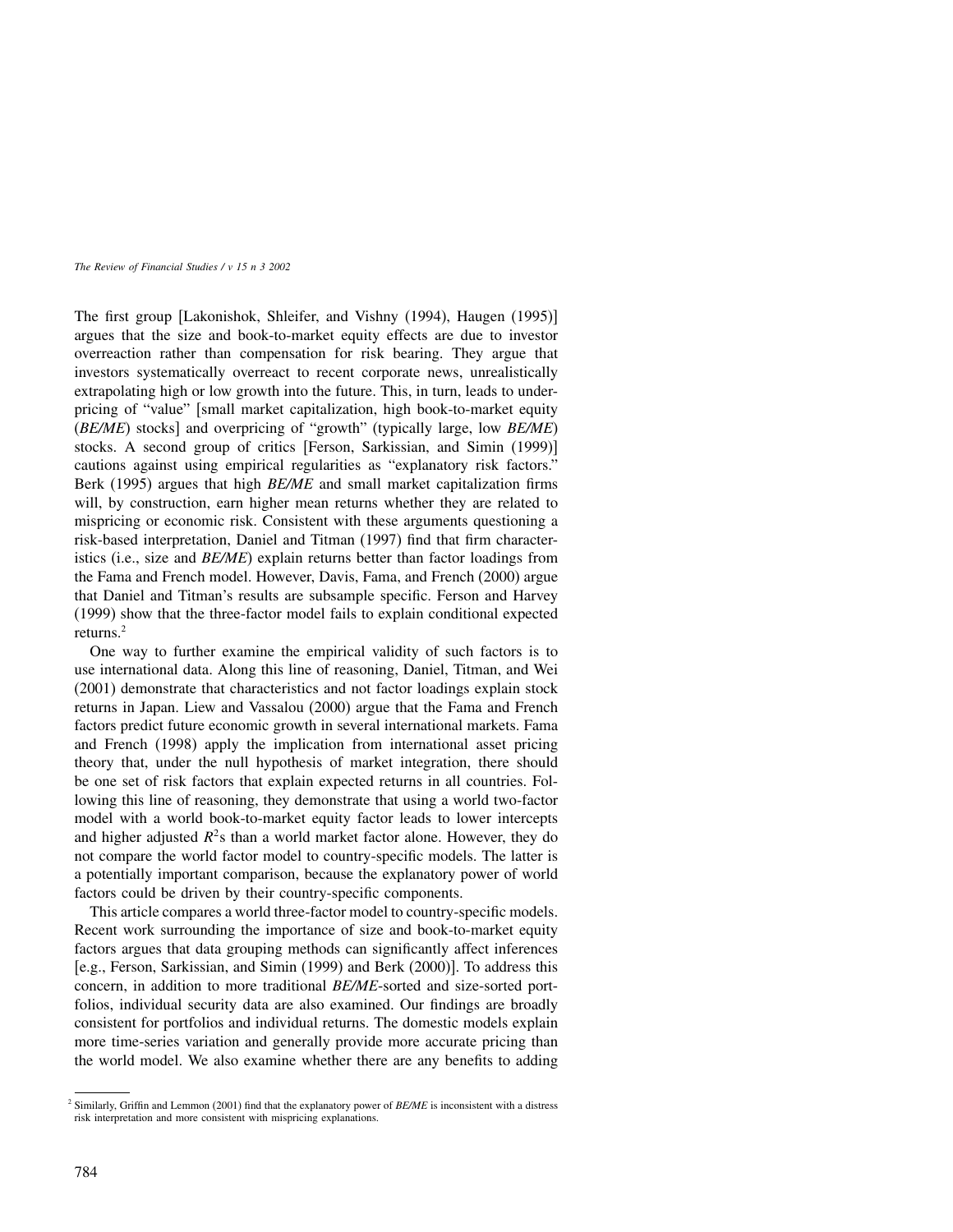foreign factors to domestic three-factor models. Adding foreign factors leads to a statistically significant but economically small increase in explanatory power. Furthermore, country-specific three-factor models have lower in-sample and out-of-sample pricing errors than models that include foreign factors. The findings here indicate that there are no benefits to extending the three-factor model to an international context.

Section 1 presents the world model and distinguishes it from international and country-specific models. Section 2 explains the data and descriptive statistics. In Section 3 we use portfolios to examine the relative performance of domestic, world, and international models. Section 4 uses individual stock returns to analyze the usefulness of these models and Section 5 examines the out-of-sample accuracy of these models. Section 6 examines an alternative formation of global factors, the relative performance of other international factor models, the usefulness of foreign factors, and cross-sectional regression results. Section 7 concludes.

## 1. Three Empirical Models

Fama and French (1993) propose a three-factor model in which the factors are the market return in excess of the risk-free rate (*MRF*), the difference between the returns on small and large capitalization portfolios (*SMB*, small minus big), and the difference between the returns on high and low bookto-market portfolios (*HML*, high minus low). In an efficient and integrated international capital market, there should be only one set of risk factors that describe expected returns in all countries. The world factor model regression describes the dollar-denominated return on domestic asset  $i$  in excess of the dollar-denominated domestic risk-free rate,  $r_i$ , as follows:<sup>3</sup>

$$
r_{it} = \alpha_i + b_i(WMRF_t) + s_i(WSMB_t) + h_i(WHML_t) + \varepsilon_i,
$$
 (1)

where  $b_i$ ,  $s_i$ , and  $h_i$  are the unconditional sensitivities of the *i*th asset to the factors.<sup>4</sup>

The world factors are weighted averages of the country-specific components, for example,  $WMRF_t = w_{Dt-1}DMRF_t + w_{Ft-1}FMRF_t$ , where  $w_{Dt-1}$  is the fraction of the total dollar-denominated market capitalization of the countries in the sample attributable to the domestic market in the previous month, and  $w_{F_{t-1}}$  is the fraction of the total market capitalization in the previous

<sup>&</sup>lt;sup>3</sup> As noted by Solnik (1983), when expressed in the foreign currency, the risk-free rate's stochastic component is equal to the exchange rate movement. Thus, expressing a foreign security's returns in excess of the local market's risk-free rate in dollar denominated terms reduces the influence of systematic exchange rate shocks.

<sup>4</sup> Unconditional time-series approaches are used here. Conditional approaches to testing international pricing models include those by Harvey (1991), Chan, Karolyi, and Stulz (1992), Ferson and Harvey (1993, 1994, 1997), and Bansal, Hsieh, and Viswanathan (1993), among others. Ferson (1995) provides a comprehensive discussion of the advantages and limitations of testing in a conditional context.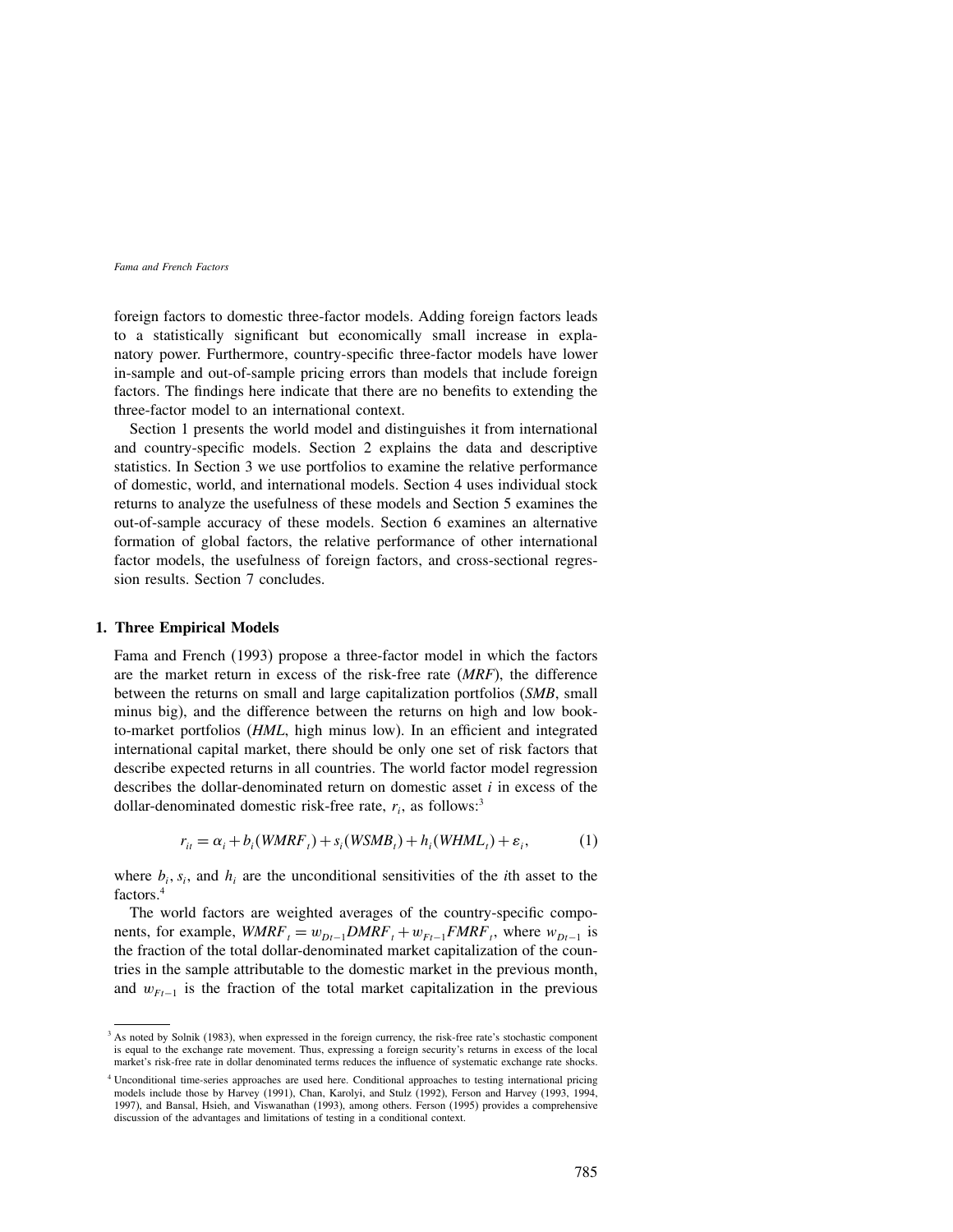period attributable to foreign market capitalization. The world *HML* and *SMB* factors are also weighted averages of their respective country-specific factors.

Allowing domestic and foreign factors to have a different impact on stock returns leads to the following international factor model regression:

$$
r_{it} = \alpha_i + b_{Di}(w_{Di-1} DMRF_t) + s_{Di}(w_{Di-1} DSMB_t) + h_{Di}(w_{Di-1} DHML_t) + b_{Fi}(w_{Fi-1} FMRF_t) + s_{Fi}(w_{Fi-1} FSMB_t) + h_{Fi}(w_{Fi-1} FHML_t) + \varepsilon_i.
$$
\n(2)

The international model decomposes the world model into its domestic and foreign components. If the foreign factors are irrelevant, then the international model becomes one in which only domestic components drive stock returns:

$$
r_{it} = \alpha_i + b_{Di}(w_{Dt-1} D M R F_t) + s_{Di}(w_{Dt-1} D S M B_t) + h_{Di}(w_{Dt-1} D H M L_t) + \varepsilon_i.
$$
 (3)

The three models in Equations (1), (2), and (3) all use market capitalization weights. We also consider unweighted models that are identical to those above, except that the  $w_D$  and  $w_F$  are set to one. In this case, to be consistent with equal weighting throughout, we form both world and foreign factors as equal-weighted averages of the pertinent country factors.

The prediction from the models above is that across all securities, regression intercepts should jointly be statistically indistinguishable from zero. Asset pricing models do not provide predictions regarding the magnitude of adjusted  $R^2$ s. However, factor model regressions with useful factors should have higher  $R^2$ s. The average absolute values of model intercepts (pricing errors) can be used as a means of model comparison, as the inclusion of effective factors should lead to intercepts that are closer to zero.

One remaining issue is the level of aggregation of the test assets. Ferson, Sarkissian, and Simin (1999) show that constructing factors from attributesorted portfolios on the basis of an empirical regularity will produce evidence of that regularity in-sample. Berk (2000) argues that grouping procedures can lead to a rejection of a valid asset pricing model and recommends testing before sorting into groups. Portfolio tests reduce sampling error and facilitate comparison with the previous literature, while the use of individual stocks removes potential biases due to the sorting procedure. Thus we begin our analysis using more traditional *BE/ME*-sorted and size-sorted portfolios, and then analyze factor model regressions with individual firm data.

#### 2. Data and Descriptive Statistics

#### 2.1 The stock return sample

Since the model is tested jointly with the maintained hypothesis of market integration, we focus on markets that are likely to be integrated. Most empirical articles find evidence of market integration between the United States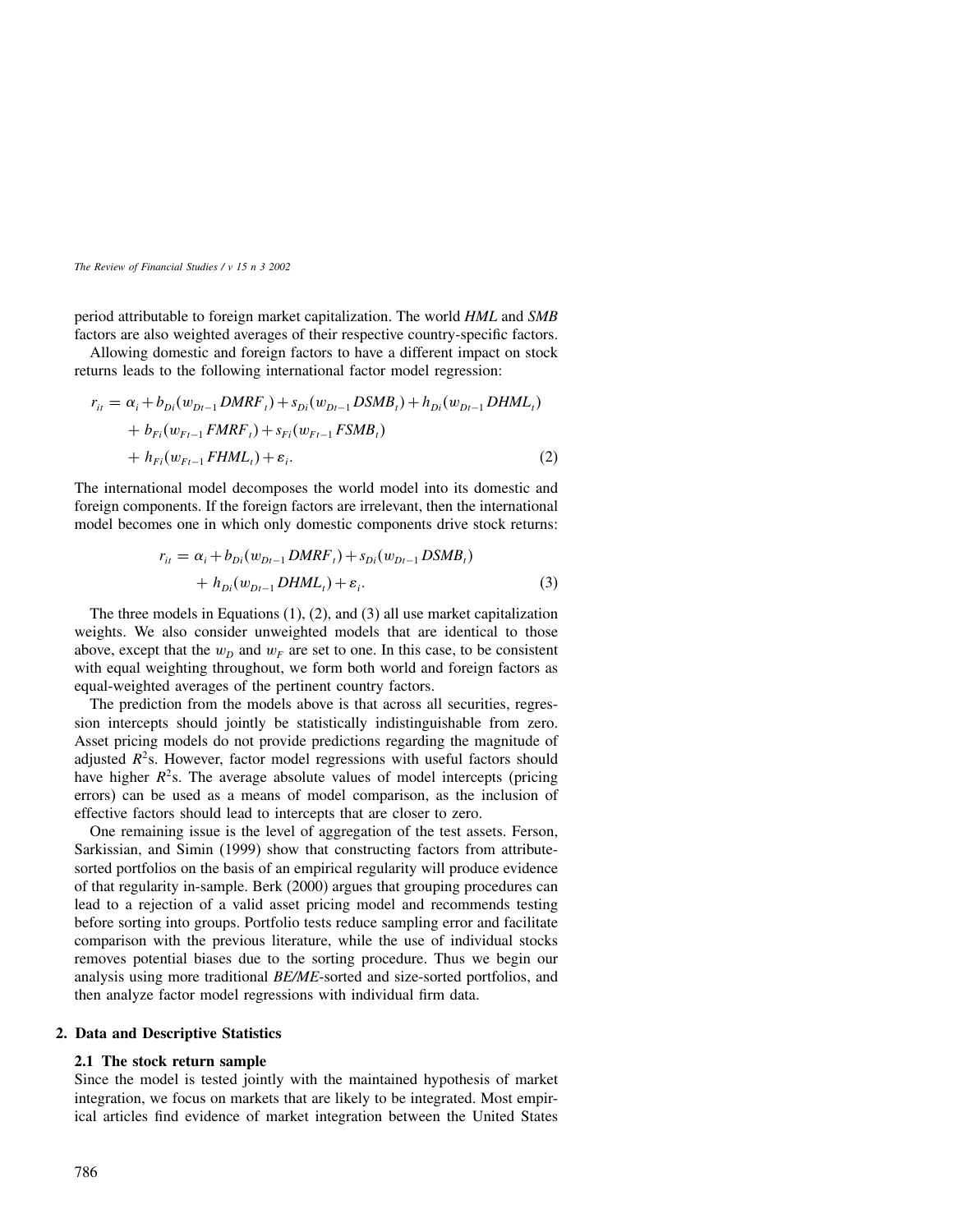and Canada, the United Kingdom, and Japan, particularly after 1980.<sup>5</sup> For this reason, for the empirical tests in this article, we use monthly returns from January 1981 to December 1995. In 1995 the sample comprises 1521 firms in Japan, 1234 in the United Kingdom, and 631 in Canada, for a total of 3386 non-U.S. firms. The large cross section of firms allows a firm-level analysis of the validity of size and book-to-market factors. Appendix A gives the sample construction details.

# 2.2 Explanatory variables and summary statistics

Table 1 displays means, standard deviations, and correlations of the U.S., Japanese, U.K., and Canadian variables. The U.S. excess market return (*UMRF*) has correlations of 0.33, 0.68, and 0.78 with the Japanese, U.K., and Canadian excess market returns, respectively. The world *SMB* and *HML* factors have high correlations with their country counterparts, reflecting that they are constructed from the country components.<sup>6</sup> Among the various SMB and *HML* factors, the correlations across countries are low. These findings support those of Hawawini and Keim (1997), who document size and priceto-book effects in France, the United Kingdom, Germany, Japan, and the United States, but also find low correlations among these premia across markets. The low correlations between *SMB* and *HML* factors across countries are interesting, because we would expect these two variables to be highly correlated if size and book-to-market risk in each country represent the same underlying state variables, and if markets are integrated. For our empirical tests, the low correlations mean that we can include both domestic and foreign factors in the same regressions without concerns about collinearity.

# 3. Time-Series Tests Using *BE/ME*-Sorted Portfolios

First, we evaluate the performance of domestic, world, and international factor model regressions for *BE/ME*-sorted and then *BE/ME*- and size-sorted portfolios.

<sup>&</sup>lt;sup>5</sup> Gultekin, Gultekin, and Penati (1989) and Campbell and Hamao (1992) cannot reject the null of market integration between the United States and Japan after 1980. Korajczyk and Viallet (1989), Bekaert and Hodrick (1992), and Chan, Karolyi, and Stulz (1992) also find some evidence of integration. Harvey (1991) presents evidence of integration between the United Kingdom and Canadian market returns and the world market portfolio. Mittoo (1992) finds that both interlisted and noninterlisted Canadian securities are integrated with the U.S. market beginning in 1982. However, in summarizing this literature, Stulz (1995) notes that empirical tests are often unable to distinguish between competing models.

<sup>6</sup> Fama and French (1998) also use a value-weighted world market and book-to-market factor. Comparing the Datastream market value weights to those in their Table 1 shows that the relative magnitude of U.S. and Japanese market caps in Datastream are similar to those using the MSCI weights (Fama and French). Fama and French (1998) report that the United States and Japan represent 79.2% of their total 13-country market cap in 1985. In addition, the cross-country correlations between Japanese and U.K. *HML* with both U.S. and world *HML* factors convey a similar pattern to those in Fama and French (1998).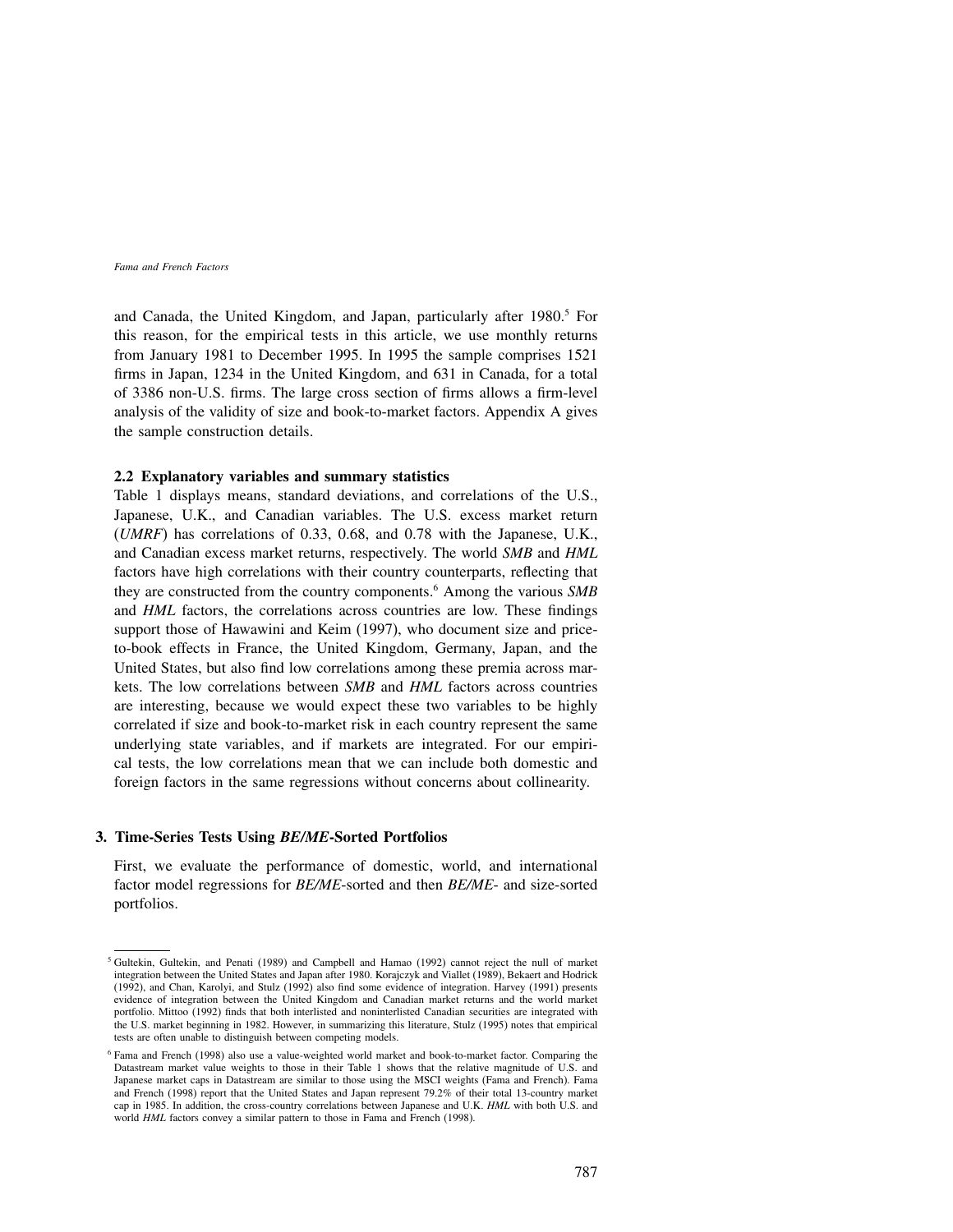|                                            |                                                                          | factors<br>World               |                                                                                                                                                                                                                                                                                                                                                                                                                                                                                                                                                                                                                                                                                                                                                                                                                                                                                                                                                                                                                                                                                               |                            | U.S. factors                   |                                   |                              | Japanese factors        |                 |                                       | U.K. factors            |                      |                    | Canadian factors |              |
|--------------------------------------------|--------------------------------------------------------------------------|--------------------------------|-----------------------------------------------------------------------------------------------------------------------------------------------------------------------------------------------------------------------------------------------------------------------------------------------------------------------------------------------------------------------------------------------------------------------------------------------------------------------------------------------------------------------------------------------------------------------------------------------------------------------------------------------------------------------------------------------------------------------------------------------------------------------------------------------------------------------------------------------------------------------------------------------------------------------------------------------------------------------------------------------------------------------------------------------------------------------------------------------|----------------------------|--------------------------------|-----------------------------------|------------------------------|-------------------------|-----------------|---------------------------------------|-------------------------|----------------------|--------------------|------------------|--------------|
|                                            | WWR                                                                      | <b>WSMB</b>                    | MHML                                                                                                                                                                                                                                                                                                                                                                                                                                                                                                                                                                                                                                                                                                                                                                                                                                                                                                                                                                                                                                                                                          | UMRF                       | <b>USMB</b>                    | UHML                              | JMRF                         | <b>ISMB</b>             | IHML            | <b>KMRF</b>                           | <b>KSMB</b>             | KHML                 | CMRF               | <b>CSMB</b>      | <b>CHML</b>  |
| Std. Dev.<br>Mean                          | 0.48<br>4.03                                                             | 0.28<br>2.17                   | 1.82<br>0.77                                                                                                                                                                                                                                                                                                                                                                                                                                                                                                                                                                                                                                                                                                                                                                                                                                                                                                                                                                                                                                                                                  | 4.26<br>0.65               | $-0.02$<br>2.35                | 0.40<br>2.44                      | 0.48<br>5.78                 | 0.32<br>व               | 1.12<br>3.04    | $\overline{0.71}$<br>$\overline{5}$ . | 3.46<br>$-0.18$         | $0.94$<br>2.09       | 4.37<br>0.04       | 0.57<br>2.75     | 0.42<br>2.59 |
| Correlations<br><b>WSMB</b><br><b>WHML</b> | $-0.33$<br>$-0.02$                                                       | 0.09<br>ĭ                      |                                                                                                                                                                                                                                                                                                                                                                                                                                                                                                                                                                                                                                                                                                                                                                                                                                                                                                                                                                                                                                                                                               |                            |                                |                                   |                              |                         |                 |                                       |                         |                      |                    |                  |              |
| UMRF<br>USMB<br><b>UHML</b>                | $-0.14$<br>0.82                                                          | 1.50<br>0.01<br>0.07           | $-0.12$<br>0.76<br>$-0.42$                                                                                                                                                                                                                                                                                                                                                                                                                                                                                                                                                                                                                                                                                                                                                                                                                                                                                                                                                                                                                                                                    | 0.13<br>$-0.51$            | $-0.22$                        |                                   |                              |                         |                 |                                       |                         |                      |                    |                  |              |
| <b>ISMB</b><br><b>MRF</b><br>JHMI          | $\begin{array}{c} 0.80 \\ -0.08 \end{array}$<br>$-0.14$                  | 0.78<br>0.03<br>0.06<br>i<br>ĭ | 0.66<br>$-0.10$<br>$-0.04$                                                                                                                                                                                                                                                                                                                                                                                                                                                                                                                                                                                                                                                                                                                                                                                                                                                                                                                                                                                                                                                                    | $-0.02$<br>$-0.13$<br>0.33 | 0.10<br>$-0.06$<br>0.05        | 0.04<br>0.08<br>$-0.09$           | $-0.09$<br>$-0.12$           | $-0.12$                 |                 |                                       |                         |                      |                    |                  |              |
| <b>KSMB</b><br><b>KMRF</b><br>KHML         | $0.71$<br>$0.71$<br>$0.11$                                               | 0.03<br>0.39<br>0.07<br>ĭ<br>7 | $-0.15$<br>0.16                                                                                                                                                                                                                                                                                                                                                                                                                                                                                                                                                                                                                                                                                                                                                                                                                                                                                                                                                                                                                                                                               | 0.68<br>$-0.07$<br>$-0.31$ | $0.12$<br>0.15<br>0.08         | 0.27<br>$-0.23$                   | 0.38<br>$0.01$<br>$0.24$     | $-0.04$<br>50.0<br>71.0 | 0.15<br>$-0.04$ | 0.09<br>$-0.41$                       | 0.02                    |                      |                    |                  |              |
| <b>CSMB</b><br><b>CMRF</b><br><b>CHML</b>  | $-0.12$<br>$-0.76$                                                       | 0.04<br>0.24<br>0.03           | 0.13<br>$-0.27$<br>$\Xi$                                                                                                                                                                                                                                                                                                                                                                                                                                                                                                                                                                                                                                                                                                                                                                                                                                                                                                                                                                                                                                                                      | 0.78<br>$-0.26$<br>$-0.11$ | $\frac{0.22}{0.13}$<br>$-0.02$ | $-0.36$<br>0.22<br>$\overline{0}$ | $0.32$<br>$-0.14$<br>$-0.07$ | 0.10<br>$-0.05$<br>0.04 | $-0.05$<br>0.05 | 0.61<br>$-0.21$<br>$\frac{11}{2}$     | $-0.21$<br>0.35<br>0.06 | 0.05<br>0.03<br>0.07 | $-0.20$<br>$-0.31$ | $-0.07$          |              |
|                                            | returns in excess of their respecti<br>SMB for country portfolios are pr |                                | All returns above are denominated in dollars and expressed in percent per month for the period January 1981–December 1995. The world value-weighted market return (WMRF) is a dollar-denominated market<br>value-weighted average of the excess market returns in the United States, Japan, the United Kingdom, and Ganada. WSMB and WHML are market value-weighted averages of all local market portfolios. Variables<br>bill rate. JMRF is the PACAP Japanese value-weighted dollar-denominated market return in excess of the dollar Gensaki rate. KMRF and CMRF are the U.K. and Canadian dollar-denominated Datastream market<br>contain a $U, J, K$ , or C prefix depending on whether they are constructed from U.S., Japanese, U.K., or Canadian securities. UMRF is the CRSP value-weighted market return in excess of the U.S. one-month Treasury<br>ve home market dollar-denominated risk-free rates. SMB and HML are the excess returns for the size and book-to-market equity portfolios. Details on the formation of the HML and<br>ovided in the portfolio formation appendix |                            |                                |                                   |                              |                         |                 |                                       |                         |                      |                    |                  |              |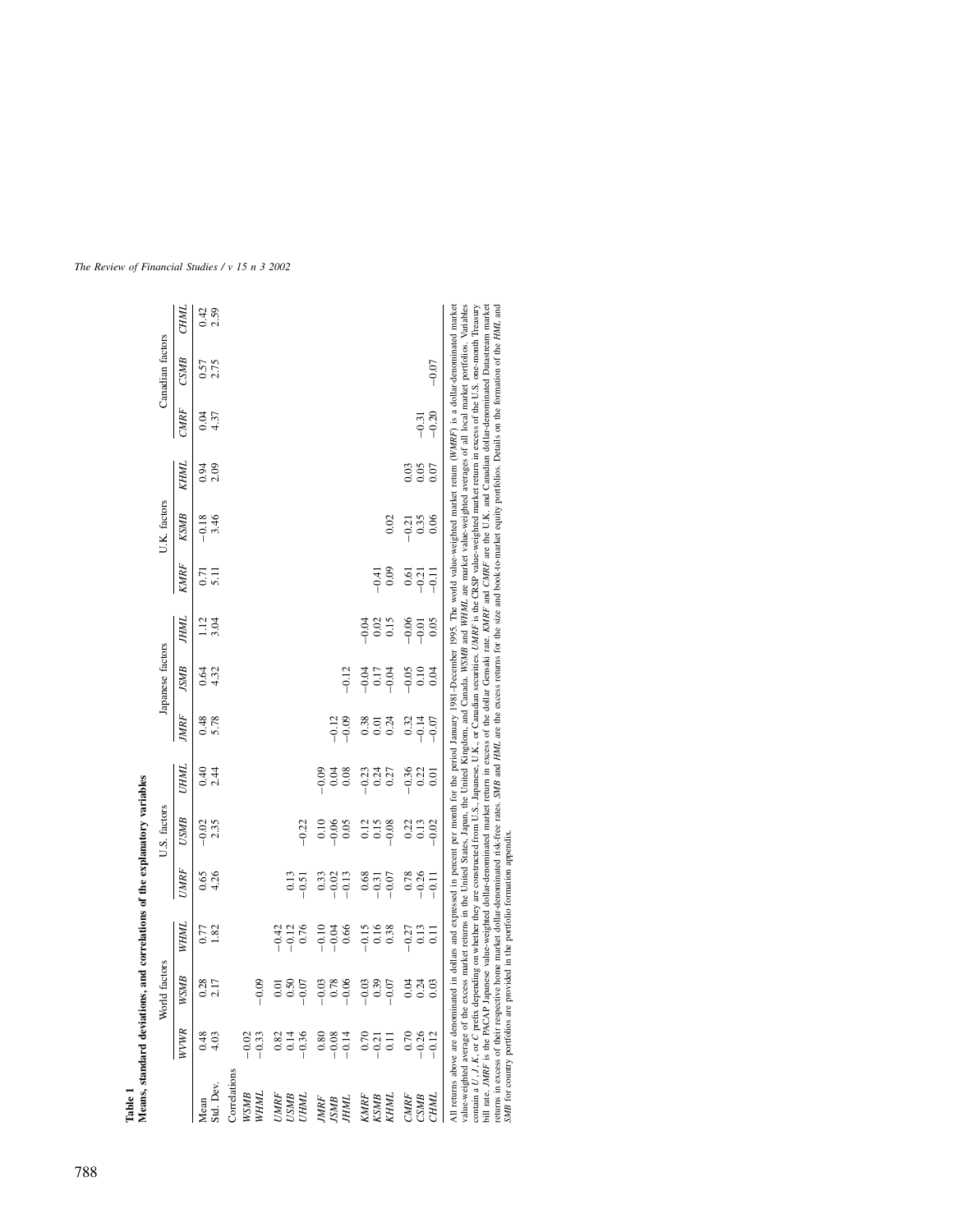#### 3.1 BE/ME-sorted portfolios

The dependent variables in the factor model regressions are the dollardenominated low and high book-to-market equity portfolio returns in excess of the local market's dollar-denominated risk-free rate. This allows comparison to Fama and French (1998). Table 2 presents the average return, the intercept, and the adjusted  $R^2$  for each portfolio. Across both high and low *BE/ME* portfolios in the four countries, the average absolute value of the intercept is 0.25 for the world three-factor model and 0.22 for the purely domestic three-factor model. The domestic model leads to slightly more accurate pricing. The domestic model regressions have much higher adjusted  $R<sup>2</sup>$ s, indicating that they are more useful for explaining time-series variation in these portfolio returns.

Table 2

Regressions of country high and low book-to-market equity excess portfolio returns on domestic, world, and international Fama and French factors

|              |                             | Average |          | Domestic   |          | World      | International |            |  |
|--------------|-----------------------------|---------|----------|------------|----------|------------|---------------|------------|--|
| <b>BE/ME</b> | Country                     | return  | $\alpha$ | Adj. $R^2$ | $\alpha$ | Adj. $R^2$ | $\alpha$      | Adj. $R^2$ |  |
|              | Panel A: Weighted factors   |         |          |            |          |            |               |            |  |
| High         | U.S.                        | 0.89    | $-0.04$  | 0.936      | 0.12     | 0.672      | $-0.08$       | 0.939      |  |
| High         | Japan                       | 2.02    | 0.61     | 0.875      | 0.25     | 0.559      | 0.54          | 0.883      |  |
| High         | U.K.                        | 1.18    | 0.05     | 0.948      | $-0.11$  | 0.473      | 0.00          | 0.949      |  |
| High         | Canada                      | 0.48    | $-0.11$  | 0.814      | $-0.25$  | 0.452      | $-0.23$       | 0.826      |  |
| Low          | U.S.                        | 0.58    | $-0.14$  | 0.950      | 0.35     | 0.712      | $-0.19$       | 0.951      |  |
| Low          | Japan                       | 1.05    | 0.60     | 0.875      | $-0.12$  | 0.479      | 0.53          | 0.882      |  |
| Low          | U.K.                        | 0.52    | $-0.05$  | 0.947      | $-0.43$  | 0.427      | $-0.08$       | 0.946      |  |
| Low          | Canada                      | 0.30    | $-0.16$  | 0.841      | $-0.34$  | 0.465      | $-0.30$       | 0.852      |  |
| Average      |                             | 0.88    | 0.22     | 0.898      | 0.25     | 0.530      | 0.24          | 0.904      |  |
|              | Panel B: Unweighted factors |         |          |            |          |            |               |            |  |
| High         | U.S.                        | 0.89    | $-0.03$  | 0.983      | 0.27     | 0.683      | $-0.02$       | 0.983      |  |
| High         | Japan                       | 2.02    | 0.37     | 0.906      | 0.33     | 0.454      | 0.35          | 0.906      |  |
| High         | U.K.                        | 1.18    | $-0.11$  | 0.961      | $-0.32$  | 0.656      | $-0.14$       | 0.961      |  |
| High         | Canada                      | 0.48    | $-0.21$  | 0.850      | $-0.46$  | 0.590      | $-0.26$       | 0.858      |  |
| Low          | U.S.                        | 0.58    | $-0.14$  | 0.984      | 0.41     | 0.700      | $-0.13$       | 0.985      |  |
| Low          | Japan                       | 1.05    | 0.35     | 0.915      | $-0.03$  | 0.396      | 0.33          | 0.915      |  |
| Low          | U.K.                        | 0.52    | $-0.13$  | 0.956      | $-0.48$  | 0.610      | $-0.14$       | 0.955      |  |
| Low          | Canada                      | 0.30    | $-0.21$  | 0.880      | $-0.16$  | 0.643      | $-0.26$       | 0.886      |  |
| Average      |                             | 0.88    | 0.19     | 0.929      | 0.31     | 0.592      | 0.20          | 0.931      |  |

The table gives the average excess returns, regression intercepts, and adjusted  $R^2$ s from domestic, world, and international models. Appendix A details the construction of the high and low book-to-market equity portfolios. The average returns for each of these portfolios in excess of their local market risk-free rates are displayed from January 1978 to December 1995. The following time-series factor model regressions are estimated for each portfolio:

*Domestic model:*  $r_{it} = \alpha_i + b_{Di}(w_{Dt-1} D M R F_t) + s_{Di}(w_{Dt-1} D S M B_t) + h_{Di}(w_{Dt-1} D H M L_t) + \varepsilon_i$ *World model:*  $r_{it} = \alpha_i + b_i(WMRF_t) + s_i(WSMB_t) + h_i(WHML_t) + \varepsilon_i$ *International model:*  $r_{it} = \alpha_i + b_{Di}(w_{Dt-1} D M R F_t) + s_{Di}(w_{Dt-1} D S M B_t) + h_{Di}(w_{Dt-1} D H M L_t)$  $+ b_{Fi}(w_{Ft-1} FMRF_t) + s_{Fi}(w_{Ft-1} FSMB_t) + h_{Fi}(w_{Ft-1} FHML_t) + \varepsilon_i$ 

The definition and construction of the variables are discussed in Appendix A. Panel A presents intercepts and adjusted  $R<sup>2</sup>$ s for regressions with factors constructed as market value-weighted averages of local dollar-denominated factors. Panel B presents results with factors that are formed as unweighted  $(w_D = w_F = 1)$  averages of the local dollar-denominated factors.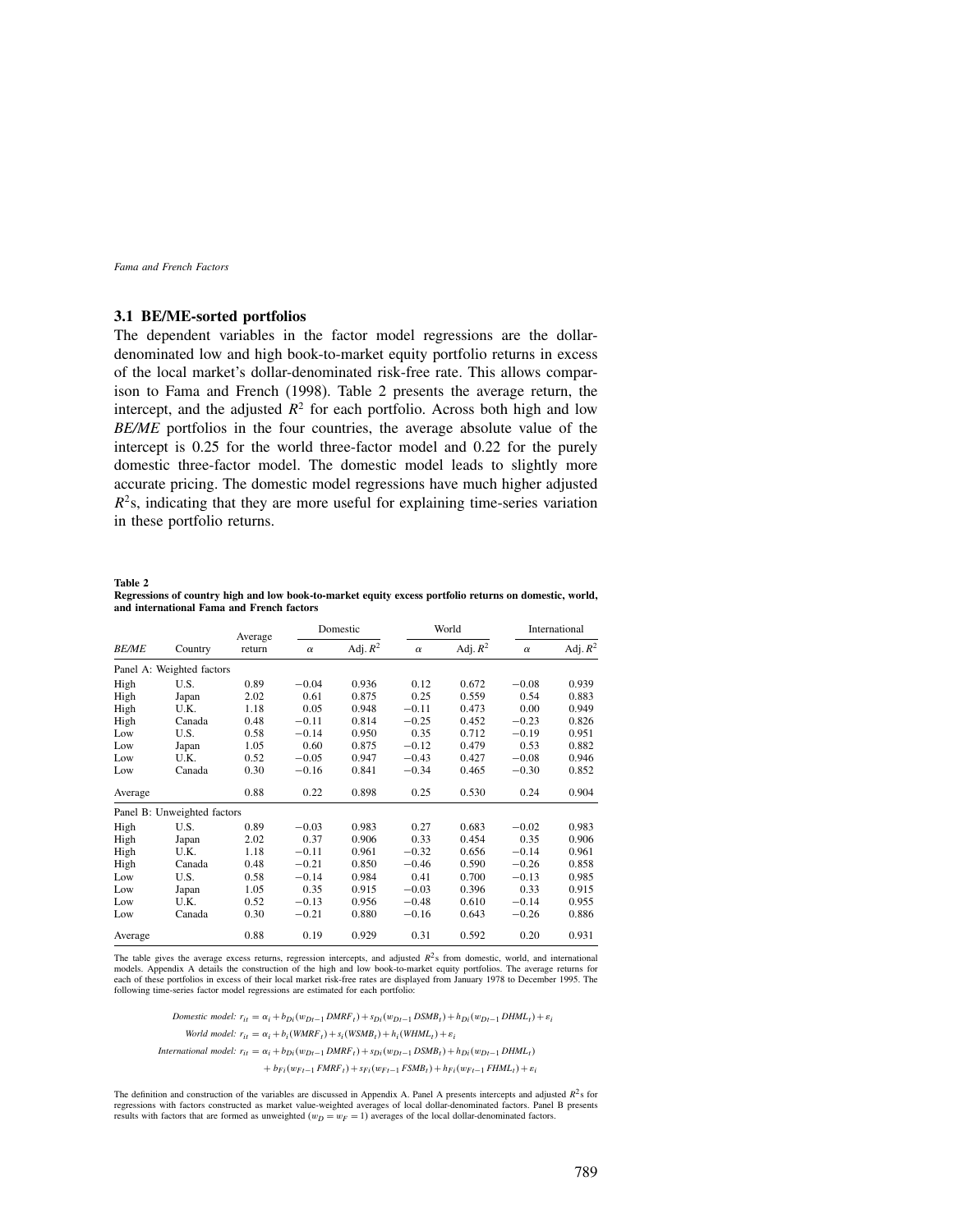When examining high and low book-to-market equity portfolios in each country, Fama and French (1998, Table 4) find that the inclusion of a world *HML* factor leads to intercepts closer to zero and higher adjusted  $R^2$ s than does a world CAPM. We find the same result. However, we also find that domestic two-factor models (with the domestic *HML* and *MRF* factors) lead to even lower intercepts and higher adjusted  $R^2$ s than the world two-factor model.7

Regression results for the international six-factor models yield an average pricing error of 0.24, which is actually 0.02 higher than for the purely domestic model. The average adjusted  $R^2$  from the international models is 0.904, as compared to 0.898 with the purely domestic factor model regressions. Thus the international models have slightly higher explanatory power. However, the international models yield higher absolute intercepts, which signals a greater tendency toward model misspecification. As shown in panel B of Table 2, using equal-weighted averages of the individual country factors gives findings quite similar to the value-weighted results in panel A.

#### 3.2 BE/ME- and size-sorted portfolios

In this section, the dependent variables are the excess returns to 25 portfolios within each country, formed from five independent rankings on size and five rankings on *BE/ME*. (For Canadian equities, we form only nine portfolios because of the limited number of firms.) Table 3 gives the raw portfolio return differences between the extreme high-return (small size, high *BE/ME*) and low-return (large size, low *BE/ME*) portfolios. There is substantial crosssectional variation between average returns in the extreme portfolios which can provide a more powerful approach for distinguishing between competing global and country-specific regression models. Table 3 presents the difference in time-series regression intercepts between the extreme portfolios.<sup>8</sup> Compared to the domestic models, the world model shows smaller differences in intercepts for the United States and United Kingdom, but not for Japan and Canada. The international models show slightly less dispersion between extreme portfolios than the other two models for the United States, Japan, and Canada, but not for the United Kingdom. The difference between extreme portfolios for the international models is also statistically significant and different from zero in both Canada and the United Kingdom.

To evaluate the hypothesis that the model intercepts from all 25 portfolios are jointly equal to zero, Gibbons, Ross, and Shanken (1989; hereafter GRS)

<sup>&</sup>lt;sup>7</sup> The main difference between our study and that of Fama and French (1998) is that their portfolios are in excess of the U.S. (not local market) risk-free rate. However, we repeat the tests in Table 2, using portfolios in excess of the U.S. risk-free rate and come to similar conclusions.

<sup>&</sup>lt;sup>8</sup> The standard errors for the difference in portfolio intercepts are obtained from the time series of regression disturbance terms. The p-values are from the normal distribution. This test is similar to the difference between small- and large-firm intercepts as performed by Banz (1981) and small- and large-firm pricing errors as performed by Chan, Chen, and Hsieh (1985).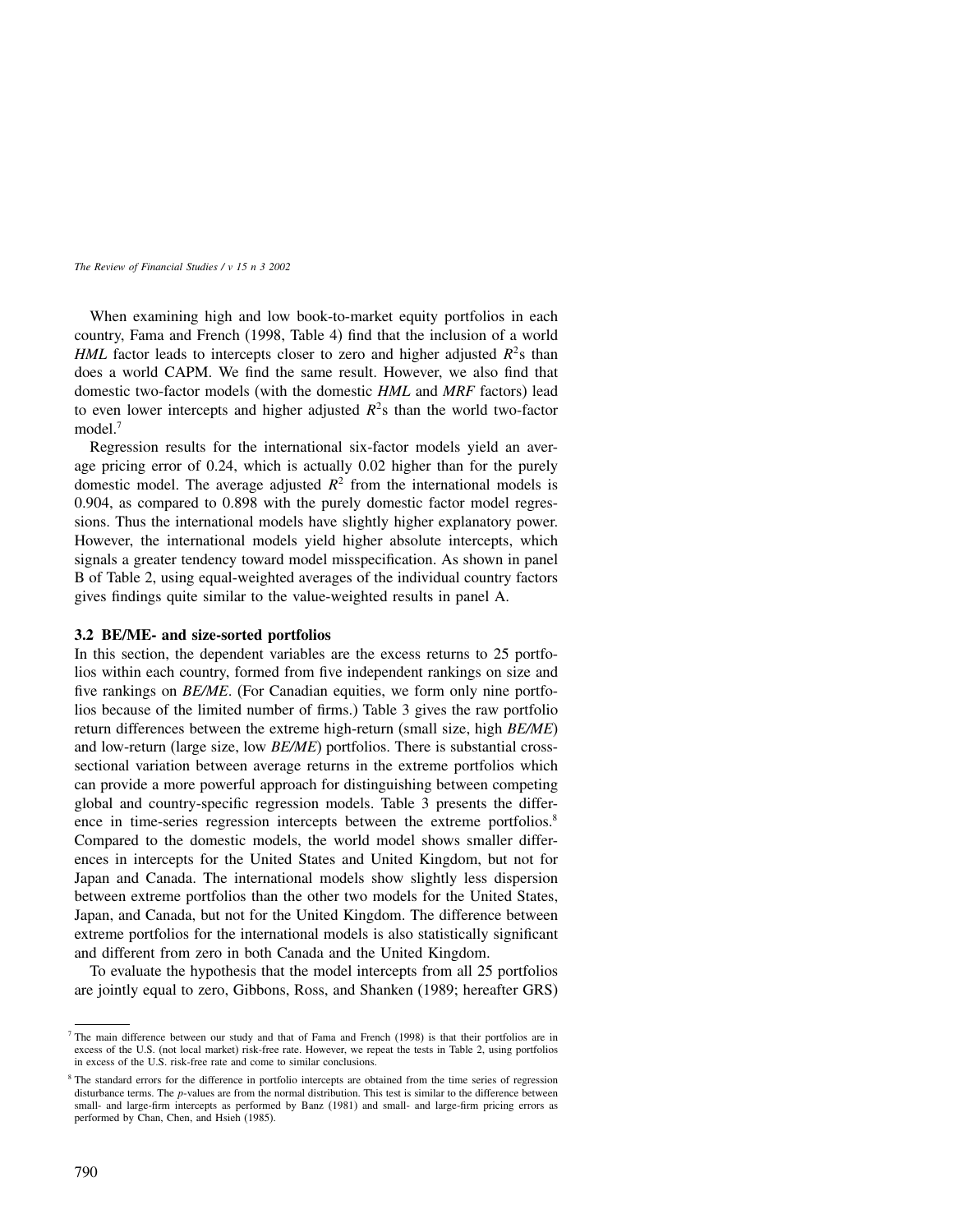|                                        |         | U.S.    |         |        | Japan  |        |         | U.K.    |         |         | Canada  |         |  |
|----------------------------------------|---------|---------|---------|--------|--------|--------|---------|---------|---------|---------|---------|---------|--|
| Panel A: Raw portfolio returns         |         |         |         |        |        |        |         |         |         |         |         |         |  |
| H-L ret.                               |         | 0.98    |         |        | 2.46   |        |         | 1.20    |         |         | 1.50    |         |  |
| $p$ -value                             |         | 0.08    |         |        | 0.00   |        |         | 0.03    |         |         | 0.01    |         |  |
| Avg. $ ret $                           |         | 0.71    |         |        | 1.20   |        |         | 0.61    |         |         | 0.68    |         |  |
| $A^{VW}$<br>ret                        |         | 0.69    |         |        | 0.93   |        |         | 0.56    |         |         | 0.30    |         |  |
|                                        |         | U.S.    |         |        | Japan  |        |         | U.K.    |         |         | Canada  |         |  |
|                                        | Dom.    | World   | Intl.   | Dom.   | World  | Intl.  | Dom.    | World   | Intl.   | Dom.    | World   | Intl.   |  |
| Panel B: Weighted factor regressions   |         |         |         |        |        |        |         |         |         |         |         |         |  |
| H-L $\alpha$                           | 0.37    | $-0.30$ | 0.20    | 0.40   | 0.89   | 0.38   | 0.63    | 0.51    | 0.66    | 0.81    | 1.37    | 0.79    |  |
| $p$ -value                             | (0.13)  | (0.43)  | (0.42)  | (0.20) | (0.06) | (0.23) | (0.00)  | (0.25)  | (0.00)  | (0.02)  | (0.00)  | (0.02)  |  |
| $F$ -statistic                         | $6.27*$ | 5.87*   | $5.22*$ | 1.40   | 1.03   | 1.26   | $3.50*$ | $3.70*$ | $3.16*$ | $6.01*$ | $6.23*$ | $5.86*$ |  |
| Avg. $ \alpha $                        | 0.34    | 0.42    | 0.37    | 0.48   | 0.29   | 0.39   | 0.29    | 0.45    | 0.30    | 0.48    | 0.61    | 0.47    |  |
| $A^{vw}$ .   $\alpha$                  | 0.12    | 0.56    | 0.17    | 0.46   | 0.33   | 0.37   | 0.16    | 0.09    | 0.15    | 0.21    | 0.60    | 0.34    |  |
| Adj. $R^2$                             | 0.804   | 0.513   | 0.807   | 0.809  | 0.566  | 0.813  | 0.822   | 0.387   | 0.821   | 0.601   | 0.301   | 0.610   |  |
| Panel C: Unweighted factor regressions |         |         |         |        |        |        |         |         |         |         |         |         |  |
| H-L $\alpha$                           | 0.50    | $-0.14$ | 0.39    | 0.36   | 0.82   | 0.27   | 0.58    | 0.12    | 0.60    | 0.82    | 1.04    | 0.77    |  |
| $p$ -value                             | (0.03)  | (0.71)  | (0.08)  | (0.22) | (0.09) | (0.35) | (0.00)  | (0.75)  | (0.00)  | (0.02)  | (0.01)  | (0.02)  |  |
| $F$ -statistic                         | $6.70*$ | $5.48*$ | $5.13*$ | 1.12   | 0.85   | 0.84   | $3.15*$ | $3.40*$ | $2.81*$ | $6.18*$ | $5.15*$ | $5.32*$ |  |
| Avg. $ \alpha $                        | 0.33    | 0.45    | 0.33    | 0.28   | 0.29   | 0.22   | 0.32    | 0.50    | 0.32    | 0.48    | 0.58    | 0.48    |  |
| $A^{VW}$<br>$ \alpha $                 | 0.11    | 0.58    | 0.14    | 0.28   | 0.36   | 0.20   | 0.19    | 0.15    | 0.19    | 0.22    | 0.53    | 0.31    |  |
| Adj. $R^2$                             | 0.836   | 0.546   | 0.839   | 0.832  | 0.559  | 0.832  | 0.833   | 0.552   | 0.832   | 0.615   | 0.422   | 0.620   |  |

#### Table 3 Regressions of size and book-to-market equity excess portfolio returns on domestic, world, and international factors

∗Denotes significance at the 1% level.

For the United States, Japan, and the United Kingdom, 25 size and book-to-market equity portfolios are formed by five independent sorts on size and five sorts on *BE/ME* each year. (For Canada, nine size and *BE/ME* portfolios are used.) Details on portfolio formation appear in the data appendix. The dollar-denominated returns on each portfolio are in excess of each country's local dollar-denominated risk-free rate over the period January 1981–December 1995. Panel A presents summary statistics for raw excess portfolio returns. The high minus low portfolio return (H–L ret.) is the difference in the average return between the smallest size and highest *BE/ME* portfolio, and the largest size and lowest *BE/ME* portfolio. The table also reports the equal- and value-weighted cross-sectional average of the absolute value of the average return for each portfolio. The following time-series factor model regressions are estimated for each portfolio:

*Domestic model:*  $r_{it} = \alpha_i + b_{Di}(w_{Dt-1} D M R F_t) + s_{Di}(w_{Dt-1} D S M B_t) + h_{Di}(w_{Dt-1} D H M L_t) + \varepsilon_i$ *World model:*  $r_{it} = \alpha_i + b_i(WMRF_t) + s_i(WSMB_t) + h_i(WHML_t) + \varepsilon_i$ *International model:*  $r_{it} = \alpha_i + b_{Di}(w_{Dt-1} D M R F_t) + s_{Di}(w_{Dt-1} D S M B_t) + h_{Di}(w_{Dt-1} D H M L_t)$ 

 $+ b_{Fi}(w_{F t-1} F M R F_t) + s_{Fi}(w_{F t-1} F S M B_t) + h_{Fi}(w_{F t-1} F H M L_t) + \varepsilon_i$ 

Panel B presents results for regressions with value-weighted factors. Panel C presents unweighted  $(w_D = w_F = 1)$  factor results. The difference in the alphas is between the high- and low-return portfolios  $(H-L \alpha)$ . For all portfolios, the table reports the Gibbons, Ross, and Shanken (1989) F-statistic, and equal- and value-weighted averages of the absolute value of the average portfolio intercept and the average adjusted  $R^2$ .

 $F$ -statistics are used. Except for the Japanese portfolios, the  $F$ -statistic strongly rejects the null that the intercepts are jointly equal to zero for all specifications. Based on comparison of the extreme portfolio returns tests and the GRS F -tests, we reject all three model specifications. Furthermore, these criteria do not yield a consistent ranking among the models.

Average absolute values of intercepts are used to compare the ability of the models to explain average portfolio returns. The equal-weighted average absolute intercepts in Table 3 are closer to zero for the domestic models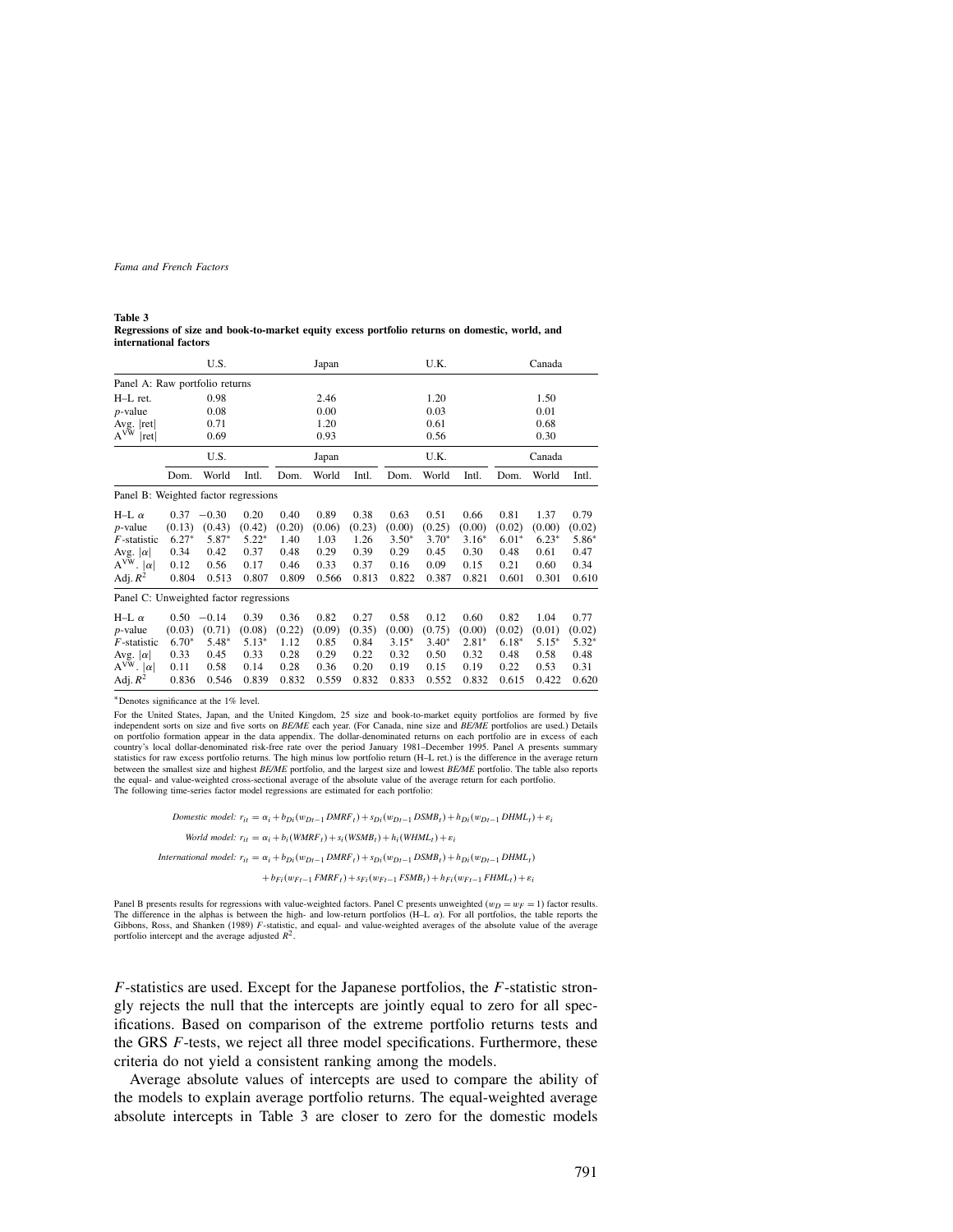than for the world model in all countries except Japan. Value-weighted average pricing errors are used in an international context by Ferson and Harvey (1994), and advocated as an economic measure of model performance by Kan and Zhang (1995). The value-weighted average absolute intercepts are closer to zero for the domestic models for U.S. and Canadian portfolios, but not for the Japanese and U.K. portfolios. With unweighted factors, domestic models yield lower equal-weighted average absolute intercepts than does the world model in all countries, and lower value-weighted average absolute alphas in all countries except the United Kingdom. Domestic models generally provide more accurate pricing than the world model. A comparison of average intercepts between domestic three-factor and international six-factor models for both weighted and unweighted regressions shows that each model has lower intercepts about half the time. There is little difference in the ability of the domestic and international models to capture the average portfolio returns.

Finally, to examine the ability of the factor models to explain time-series variation in portfolio returns, adjusted  $R^2$ s are compared across models. Weighted domestic three-factor models have average adjusted  $R^2$ s that are substantially higher than the world three-factor regression  $R^2$ s in the United States (0.804 compared to 0.513), Japan (0.809 compared to 0.566), the United Kingdom (0.822 compared to 0.387), and Canada (0.601 compared to 0.301). We also observe large differences in adjusted  $R^2$ s for unweighted regressions. The international six-factor model has a slightly higher average adjusted  $R<sup>2</sup>$  than does the domestic three-factor model in three of the four countries with weighted factors, but the average adjusted  $R^2$  of the international model is slightly higher in only two countries with unweighted factors.

Overall, these portfolio results show that all models are formally rejected as asset pricing models, as indicated by the large GRS F -statistics and the inability of all models to explain differences in average returns for the extreme portfolios. Domestic factor model regressions yield large increases in factor model explanatory power (higher  $R^2$ s) and generally lower pricing errors than the world model. Adding foreign factors to the domestic models yields only small increases in explanatory power  $(R<sup>2</sup>s)$  and often higher pricing errors, indicating few advantages to the use of foreign factors.

#### 4. Tests with Individual Securities

In this section we focus on the ability of domestic, world, and international factor model regressions to explain individual security returns. Each month, beginning with January 1981, individual security regressions are estimated over 132 rolling 60-month periods. The last period ends in December 1995. By restricting each period to five years of monthly observations, we allow for the possibility that the structural parameters  $b_i$ ,  $s_i$ , and  $h_i$  in Equations (1),  $(2)$ , and  $(3)$  change over time.<sup>9</sup>

<sup>&</sup>lt;sup>9</sup> We also use three-year periods and obtain qualitatively similar results.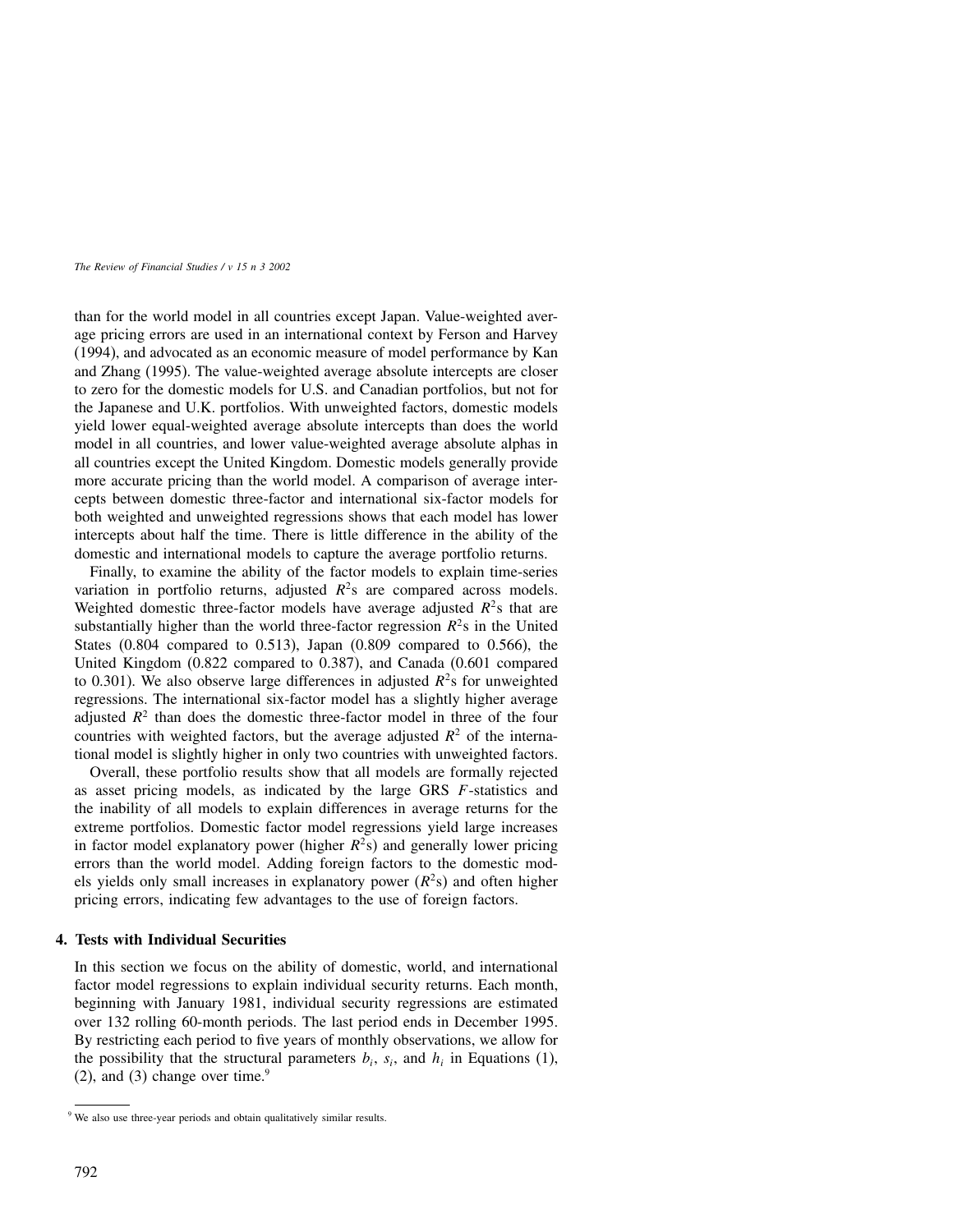Table 4

Panel B: Unweighted January 1981–December 1995

January 1990–December 1995

Panel A of Table 4 presents results for weighted factor model regressions and panel B presents the unweighted regressions. The alphas evaluate the regressions as asset pricing models. The equal-weighted absolute alphas for the weighted domestic models are 1.25%, 1.22%, 1.31%, and 1.13% per month in the United States, Japan, the United Kingdom, and Canada, respectively, and are 1.58%, 1.27%, 1.41%, and 1.28% for the weighted world model. In all countries, domestic three-factor models deliver more accurate average pricing than the world three-factor model. The domestic models have lower value-weighted average pricing errors than the world model in all countries except Japan. Unweighted factor regressions in panel B show that the domestic models have lower equal- and value-weighted average absolute intercepts than the world model in all countries.

When compared to international six-factor models, domestic three-factor models yield lower average equal- and value-weighted absolute intercepts.

|                                                                                                   |            | U.S.                   |                                 |            | Japan |                                                              |  | U.K.         |                                      |            | Canada               |                            |
|---------------------------------------------------------------------------------------------------|------------|------------------------|---------------------------------|------------|-------|--------------------------------------------------------------|--|--------------|--------------------------------------|------------|----------------------|----------------------------|
| Model                                                                                             | $ \alpha $ |                        | $vw \alpha $ Adi. $R^2$         | $ \alpha $ |       | $vw \alpha $ Adj. $R^2$                                      |  |              | $ \alpha $ vw  $\alpha$   Adj. $R^2$ | $ \alpha $ |                      | $vw \alpha $ Adj. $R^2$    |
| Panel A: Weighted<br>January 1981–December 1995                                                   |            |                        |                                 |            |       |                                                              |  |              |                                      |            |                      |                            |
| Domestic 3-factor 1.25 0.69 0.2123 1.22 1.01 0.3212 1.31 0.72<br>World 3-factor<br>Intl. 6-factor |            | 1.58 1.03<br>1.48 0.85 | 0.1351 1.27 0.95<br>0.2160 1.30 |            | 1.08  | 0.2492 1.41<br>0.3258 1.42                                   |  | 0.85<br>0.82 | 0.2577 1.13<br>0.1239<br>0.2597 1.27 | 1.28       | 0.83<br>1.05<br>0.98 | 0.1699<br>0.0868<br>0.1747 |
| January 1990–December 1995                                                                        |            |                        |                                 |            |       |                                                              |  |              |                                      |            |                      |                            |
| Domestic 3-factor 1.31 0.63 0.1352 0.84 0.76 0.5112 1.17<br>World 3-factor                        |            |                        |                                 |            |       | 1.88 1.17 0.0600 1.16 0.91 0.4026 1.19 0.77 0.1083 1.05 0.81 |  | 0.63         | 0.2360                               | 1.05       | 0.76                 | 0.1106<br>0.0401           |

*World 3-factor* 188 117 00600 116 091 04026 119 077 01083 105 081 00401

*Domestic 3-factor* 126 068 02158 117 095 03260 132 073 02582 115 085 01716 *World 3-factor* 162 107 01444 143 098 01930 145 084 01750 127 101 01187 *Intl. 6-factor* 1.58 0.90 0.2206 1.34 1.02 0.3286 1.45 0.83 0.2606 1.28 0.98

*Intl. 6-factor* 154 078 01403 098 093 05125 120 071 02397 110 083 01168

0.5140 1.24 0.71

Regressions of individual stock excess returns on world, domestic, and international factors

*World 3-factor* 177 111 00631 141 105 03254 125 076 01438 110 089 00636 Each month, beginning in January 1981, individual security regressions are estimated over 132 rolling five-year periods. The last period ends in December 1995. The following regression models are used:

*Domestic 3-factor* 132 062 01379 079 068 05131 118 064 02373 105 076 01111

*Domestic model:*  $r_{it} = \alpha_i + b_{Di}(w_{Dt-1} D M R F_t) + s_{Di}(w_{Dt-1} D S M B_t) + h_{Di}(w_{Dt-1} D H M L_t) + \varepsilon_i$ *World model:*  $r_{it} = \alpha_i + b_i(WMRF_t) + s_i(WSMB_t) + h_i(WHML_t) + \varepsilon_i$ *International model:*  $r_{it} = \alpha_i + b_{Di}(w_{Dt-1} D M R F_t) + s_{Di}(w_{Dt-1} D S M B_t) + h_{Di}(w_{Dt-1} D H M L_t)$  $+ b_{Fi}(w_{Ft-1} FMRF_t) + s_{Fi}(w_{Ft-1} FSMB_t) + h_{Fi}(w_{Ft-1} FHML_t) + \varepsilon_i$ 

The individual stock returns  $(r_i)$  are all dollar-denominated and are in excess of their respective local market risk-free rates. A stock is included in the analysis only if the stock has all 60 monthly observations available during the five-year period. Panel A presents weighted regression results. Panel B presents those from unweighted  $(w_D = w_F = 1)$  regressions, where the world factors are constructed as simple averages of the country factors and the foreign factors as simple averages of the remaining country factors. The equal-weighted ( $| \alpha |$ ) and value-weighted ( $vw | \alpha |$ ) averages of the absolute value of the intercepts (in percent) and the average adjusted  $R^2$ s (Adj.  $R^2$ ) are averages across all individual firm value-weighted average intercepts, the weights are from the month prior to each regression period.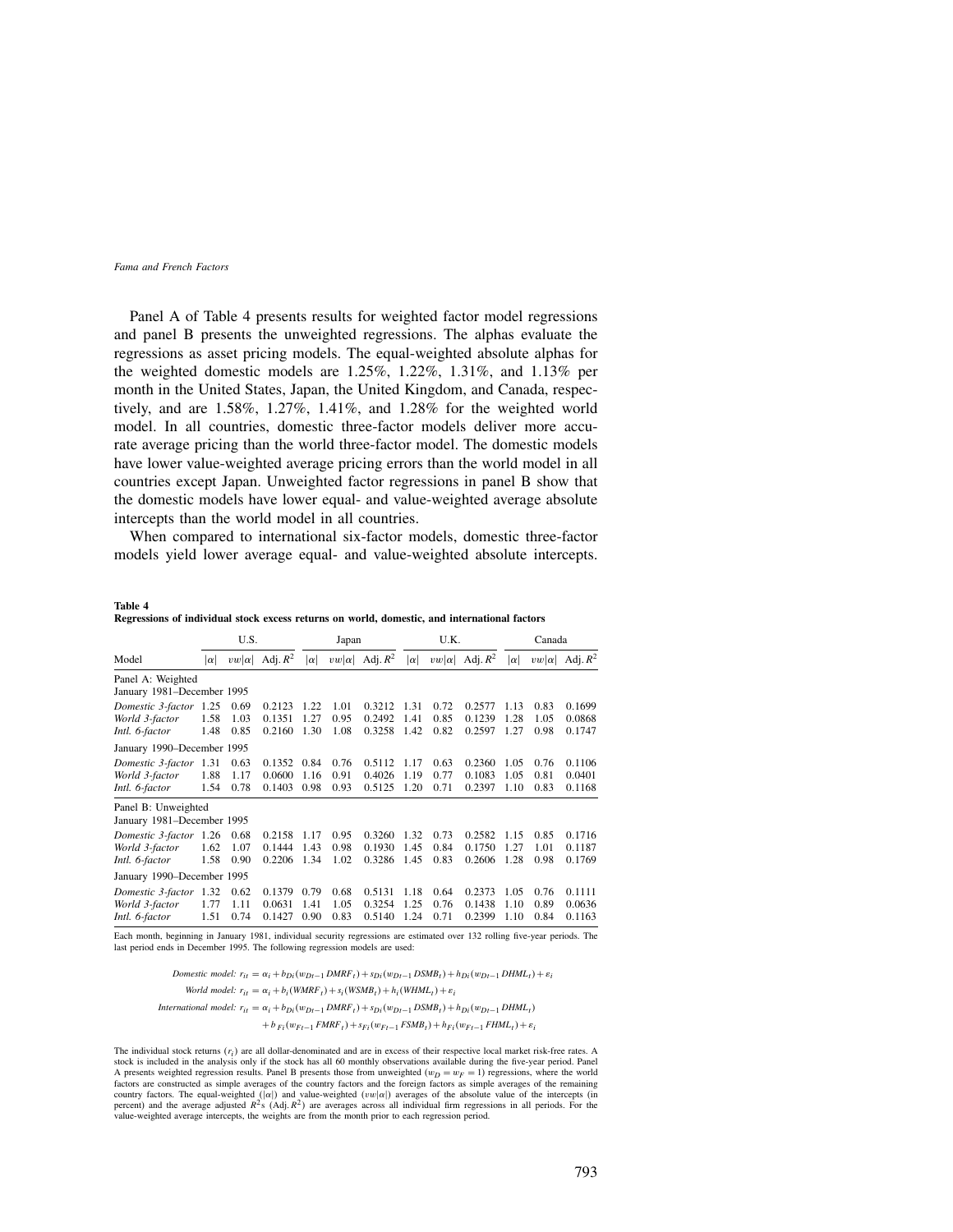This result holds for both weighted and unweighted factors. The subperiod of the 1990s is examined separately to see if the importance of foreign factors has increased over time. For both weighted and unweighted factors, the results for the 1990s show that the domestic models again have lower equal- and value-weighted average absolute intercepts. The domestic models provide more accurate average pricing than both the world and international models.

The  $R^2$ s evaluate the factor models in terms of their usefulness in explaining time-series variations in returns. In all countries, the weighted domestic model average adjusted  $R^2$ s are substantially higher than the  $R^2$ s for world three-factor regressions. The international six-factor models increase the average adjusted  $R^2$  by only 0.0033, 0.0042, 0.0022, and 0.0051 in the United States, Japan, the United Kingdom, and Canada, respectively. The increase in the average adjusted  $R^2$  due to the addition of foreign factors can be expressed relative to the total average adjusted  $R^2$  for the six-factor model. The proportion of the explained variance attributable to foreign factors is 1.62%, 1.30%, 0.87%, and 2.97% in the United States, Japan, the United Kingdom, and Canada, respectively. For the 1990s, the percentages are 3.43%, 0.26%, 1.89%, 4.58%, respectively, indicating that the importance of foreign factors increases only slightly over time. Foreign factors also explain only a small proportion of the total variation in stock returns in unweighted regression specifications.

To measure the statistical significance of foreign factors, we compare sixfactor regressions to six-factor regressions with the same domestic factors but simulated foreign factors. Since the simulated foreign factors should bear no relation to stock returns, regressions with the simulated factors can be used to form an empirical distribution of alphas and  $R^2$ s for the null that foreign factors do not explain stock returns. These simulations (which are described in Appendix B) show that foreign factors produce small but statistically significant increases in adjusted  $R^2$ s, but statistically insignificant increases in absolute alphas.

In sum, both the full sample (1981–1995) and later period (1990–1995) regression results demonstrate that domestic three-factor models have much greater explanatory power, and in most instances lower pricing errors, than does the world three-factor model. This result holds for both weighted and unweighted factors. The gain in explanatory power of international six-factor models is marginal. The international models produce intercepts that are actually farther from zero than with purely domestic models, indicating that foreign factors do not lead to better pricing.

#### 5. Out-of-Sample Evidence

This section examines the differences in cost of capital estimates between models and the relative accuracy of these estimates.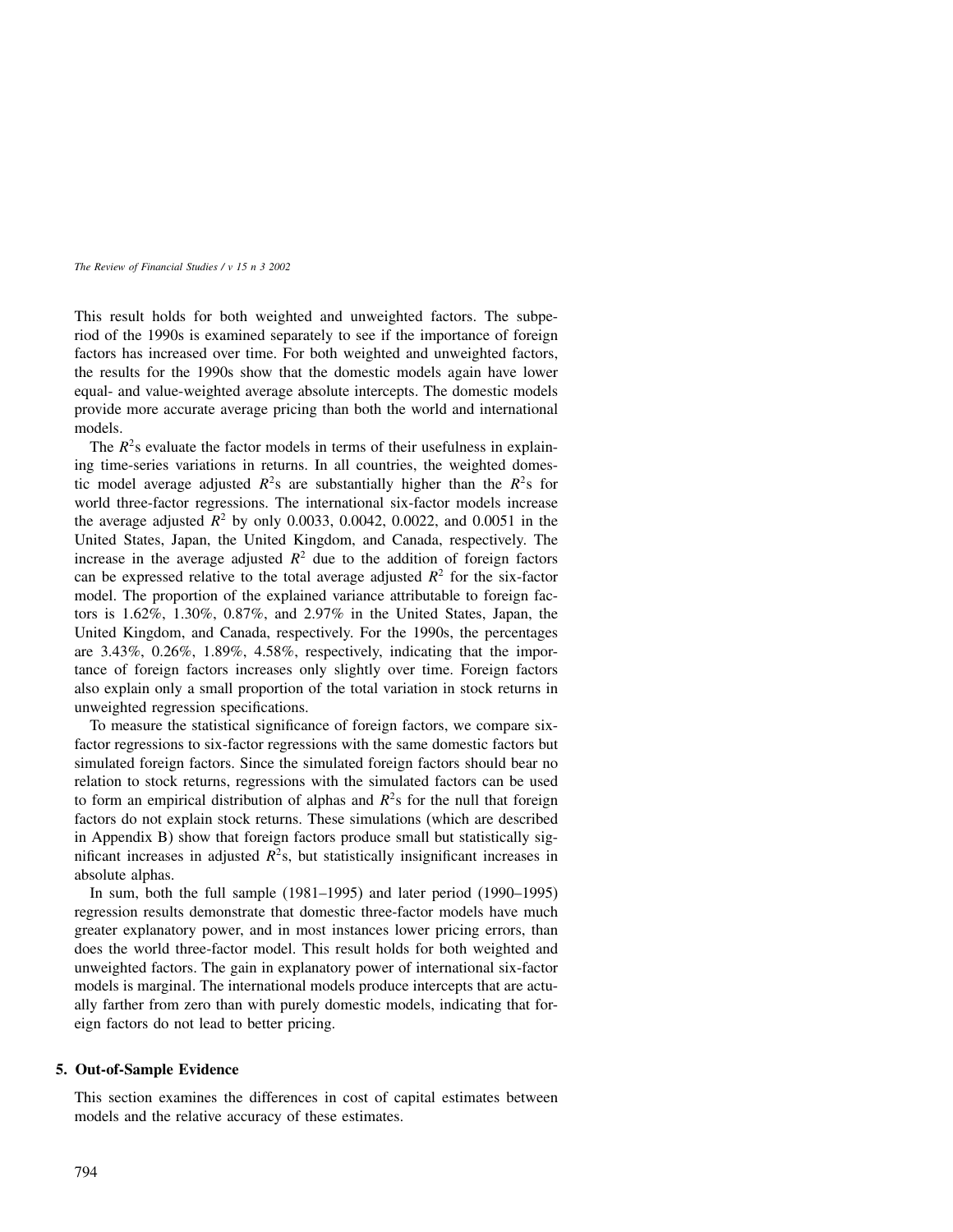# 5.1 Is the model choice relevant?

One question related to our findings is whether the choice of domestic or international models has any material effect in practice, such as estimating expected returns used in common applications, for example, calculating the cost of capital. We investigate this question by estimating five-year rolling regressions, every month beginning in 1981, using individual stocks for each of the three main models. We use regressions without intercept terms because this has been shown to generate more accurate expected return estimates by Fama and French (1997) and Simin (2000). Ferson and Locke (1998) show that using the past historical average leads to better forecasts of the market return than a 60-month historical average. Therefore we use the average factor return over the entire data period prior to the forecast to calculate expected factor returns. Fama and French (1997) use the full sample period to calculate average factor returns. However, this approach is not implementable, since future return observations are not known at the time that estimates are made.10 Multiplying the estimated regression beta coefficients with the realized average factor returns forms expected return estimates for the next month. With weighted factors, the average absolute difference in expected return estimates between the domestic and world models is 8.41%, 6.09%, 9.35%, 9.14% per year for the United States, Japan, the United Kingdom, and Canada, respectively. The choice between a domestic or international factor model shows smaller differences in expected return estimates of 7.14%, 6.43%, 5.33%, 6.25% in the United States, Japan, the United Kingdom, and Canada, respectively. The choice of a domestic, global, or international model has a substantial impact on expected return estimates.

# 5.2 Out-of-sample forecast errors

These findings lead to the question of which model yields more accurate forecasts of actual returns. One advantage of out-of-sample evaluation is that it is a helpful way of evaluating the costs of estimation error in factor loadings. For example, even though foreign factors have some in-sample explanatory power, adding foreign factors to a purely domestic model could yield less-accurate expected return estimates if there is substantial estimation error in foreign factor loadings.

For each stock, out-of-sample forecast errors are generated by using next month's stock returns in excess of the expected return estimates formed as discussed in the previous subsection. It is interesting to note that forecast errors are large in magnitude for all models, but there is a clear ranking among models. The mean absolute monthly forecast errors for the domestic models with weighted factors are 9.87%, 8.86%, 8.13%, and 7.25% in the United States, Japan, the United Kingdom, and Canada, respectively, as compared to 9.89%, 8.90%, 8.22%, and 7.33%, respectively, for the world

<sup>&</sup>lt;sup>10</sup> Nevertheless, we also use this approach and find that it yields a similar out-of-sample ranking between models.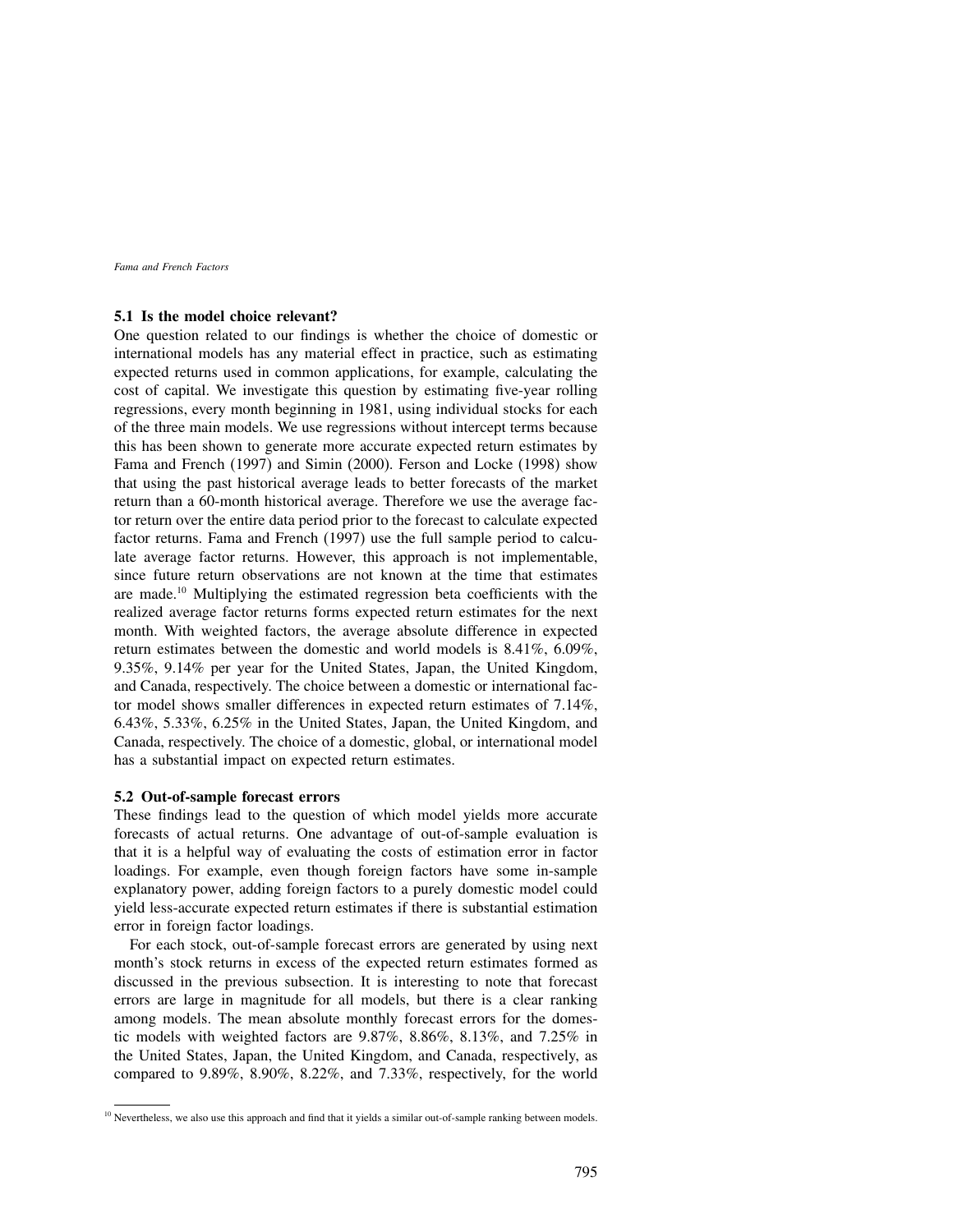model and 9.90%, 8.89%, 8.16%, and 7.30% with the international six-factor model. The world and international models produce less accurate forecasts than do the domestic three-factor models for all four countries.11 In addition, the median absolute and root mean square forecast errors are also lower for the domestic models than for the world and international models in all four countries. Unweighted factor models also yield similar conclusions. World and international factor models yield less accurate estimates of future returns than domestic models.

# 6. Additional Evidence

## 6.1 Sensitivity to the formation of the world factors

The preceding analysis forms the three world factors (*WMRF WSMB*, and *WHML*) either as a value-weighted average of individual country factors (weighted) or as an equal-weighted average of the individual country factors (unweighted). Another possible way to construct world size and book-tomarket factors is to ignore cross-country differences (particularly in accounting conventions) and to form the world factor breakpoints for *BE/ME* and dollar-denominated market value by pooling stocks in all countries. Foreign factors can also be formed in a similar manner by ignoring cross-country differences and forming factors from securities in the other three countries. World and foreign *SMB* and *HML* factors formed in this way are used in regressions for individual stocks (similar to results reported in Table 4). The average adjusted  $R^2$ s for these world factor regressions indicate some increase in explanatory power over the previously constructed, weighted world factors. However, in all countries, the domestic three-factor models still have substantially higher average adjusted  $R^2$ s than the world model. Forming world and foreign factors without regard to country composition does not impact our conclusions.<sup>12</sup>

## 6.2 Other international models

In unreported results (available on request), we also consider two other international models: a domestic three-factor model with a foreign-market return and a domestic three-factor model with a foreign-market return and the change in the country's exchange rate with the dollar.13 In both weighted and unweighted specifications for individual stocks, the domestic three-factor model has lower equal- and value-weighted absolute intercepts than these other two models in all countries. Except for the value-weighted average

<sup>&</sup>lt;sup>11</sup> The forecast error results are available on request.

<sup>&</sup>lt;sup>12</sup> We also examine the impact of the currency of denomination. Local currency returns in excess of local interest rates are regressed on local currency denominated factors for individual stock regressions. These regressions yield similar findings to those in Table 4.

<sup>&</sup>lt;sup>13</sup> For the United States, the dollar/yen rate is used.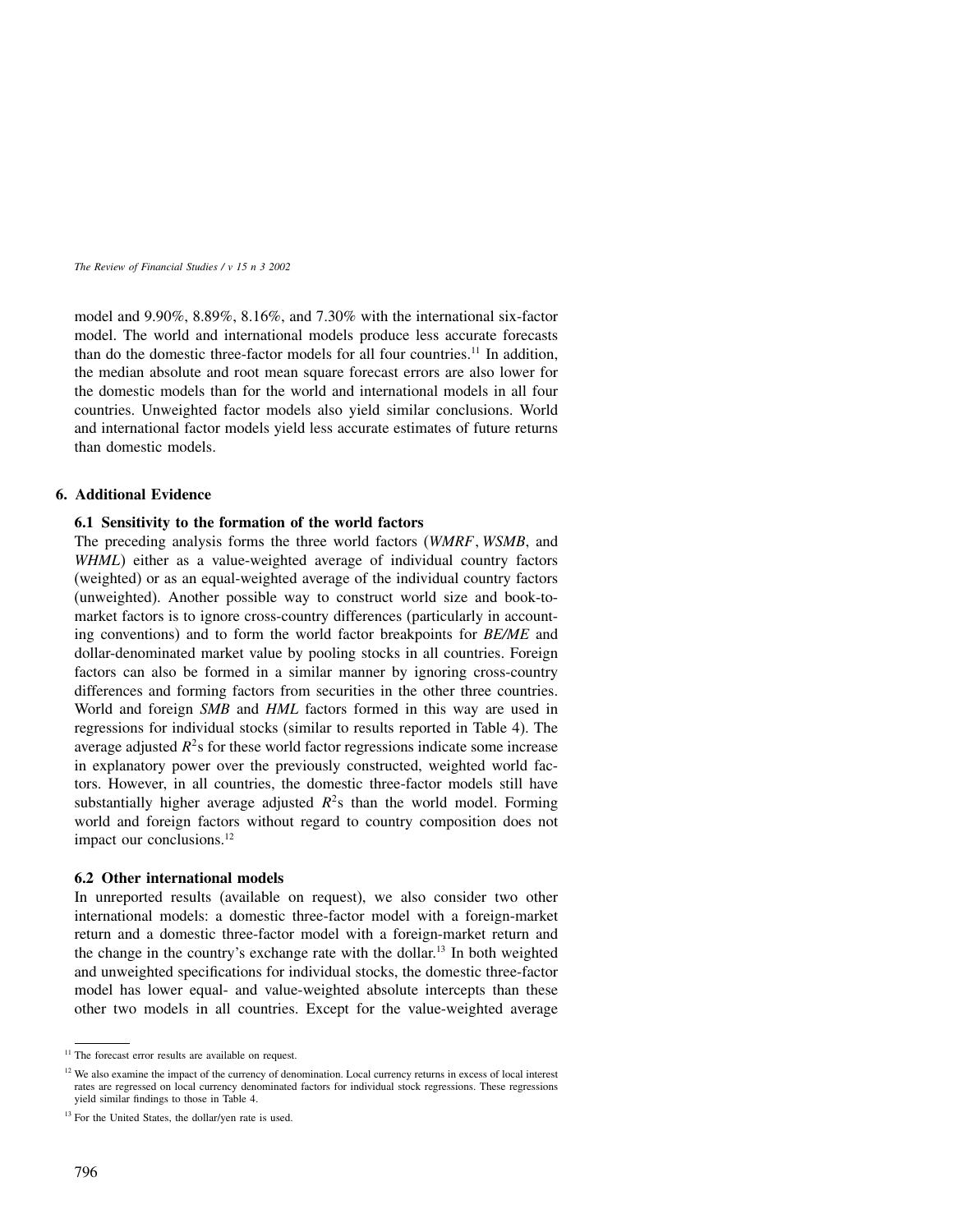intercept in Japan, equal- and value-weighted average absolute pricing errors are always higher for the world three-factor and international six-factor models than these other two international models. Among other international models, the Fama and French world and international models perform poorly.

# 6.3 Usefulness of factors

The time-series tests indicate that foreign factors have little explanatory power. To more thoroughly study the importance of foreign factor loadings, we estimate international six-factor regressions using individual stocks over two-year (or three-year) nonoverlapping periods. The Spearman rank correlations between factor loadings on the foreign *SMB* and *HML* are close to zero and statistically insignificant. There is no evidence that stocks with high foreign *SMB* or *HML* loadings in one period have higher loadings in the next period.<sup>14</sup>

To examine the importance of foreign factor loadings for portfolios, we estimate seemingly unrelated time-series regressions (SUR) separately for the 25 size and *BE/ME* portfolios in each country. The tests demonstrate that only 3 of 12 foreign coefficients are significantly different from zero, and that the foreign *HML* factor is insignificant in all countries. A joint F -test shows that the weighted foreign *SMB* and *HML* factors are insignificant in all countries except Canada.15

# 6.4 Cross-sectional tests

Kan and Zhang  $(1999)$  caution that *t*-statistics from Fama and MacBeth (1973) regressions can be extremely misspecified when a factor is not useful in time series. The intuition is that if the true beta of a factor is close to zero (which Kan and Zhang term a "useless factor") then to explain the crosssectional variation in returns, the absolute value of the risk premium must approach infinity. Since our previous results find only a trivial role for foreign factors, using these factor loadings in a second-stage cross-sectional analysis could lead to spurious findings. Nevertheless, we perform second-pass, cross-sectional regressions on the factor loadings from first-pass weighted six-factor regressions for the size and *BE/ME* portfolios. Despite the fact that these foreign risk premia are likely to be biased upward (in absolute value), only 1 of the 12 foreign coefficients is significantly positive.<sup>16</sup>

<sup>&</sup>lt;sup>14</sup> These results are available on request.

<sup>&</sup>lt;sup>15</sup> The use of unweighted factors leads to similar findings.

<sup>&</sup>lt;sup>16</sup> First-pass regressions for these portfolios are estimated over the entire period, as suggested by Chan and Chen (1988). In the United States, there is a negative price of foreign *MRF* risk (t-statistic =  $-2.14$ ) and a significant positive price of foreign *HML* risk  $(t)$ -statistic = 1.96). These standard errors are corrected for heteroscedasticity and autocorrelation as suggested by Ahn and Gadarowski (2000). Correcting for errors in variables, as suggested by Shanken (1992), yields t-statistics of −178 and 2.31, respectively, on the price of *FMTB* and *FHML* risk in the United States. Given that the significance of the foreign *HML* factor is strongly rejected in the previously discussed time-series SUR regressions for the same portfolios, this significance for the United States could be spurious. These results are available on request.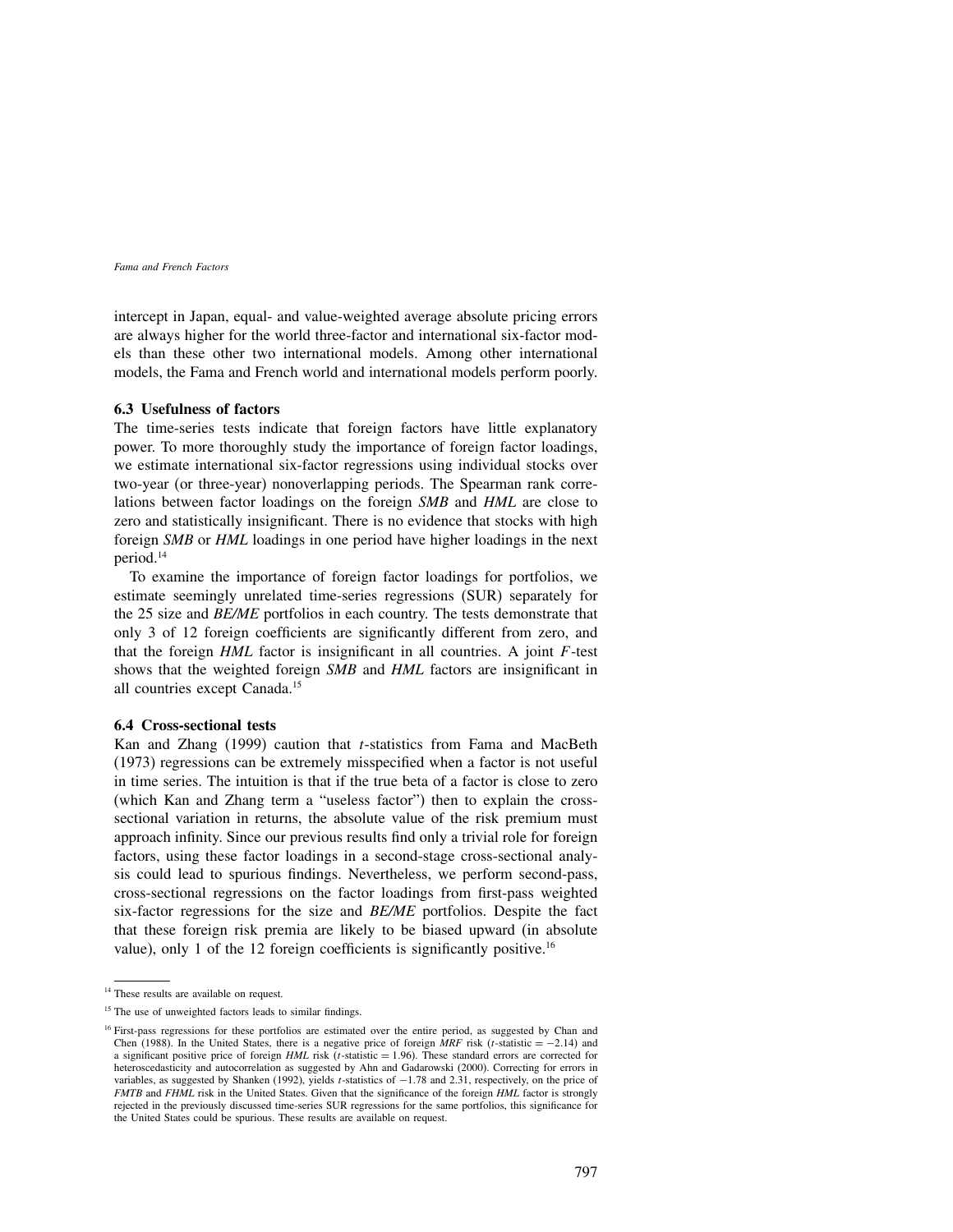## 7. Conclusion

This article examines the usefulness of domestic, world, and international versions of the Fama and French factor model for equity returns. F -tests of the null hypothesis that the portfolio intercepts are jointly equal to zero are rejected for all models. Thus none of the models completely capture average returns when used as asset pricing models. However, country-specific (domestic) versions of the three-factor model are more useful at explaining time-series variation in portfolio and individual stock returns than a world three-factor model. Domestic factor model regressions also generally yield lower average pricing errors than the world model—particularly for individual securities.

We also examine international models that incorporate both foreign and domestic factors. The international models with actual foreign factors produce increases in explanatory power as measured by regression  $R^2$ s. However, the economic importance of the increase is trivial. Moreover, in individual security regressions, alphas are smaller for the domestic (country-specific) threefactor models, indicating that the inclusion of foreign factors do not reduce the average pricing errors. These findings are robust to alternative ways of forming world and foreign factors and hold up in the 1990s as well. In addition, domestic three-factor models also yield lower out-of-sample pricing errors.

The findings in this article do not support the notion that there are benefits to extending the Fama and French three-factor model to a global context. Country-specific three-factor models are more useful in explaining average stock returns than are world and international versions. These findings have important implications. Cost-of-capital calculations, performance measurement, and risk analysis using Fama and French-style models are best done on a within-country basis. It is important to note that our findings do not directly speak to a wider array of models. Better risk proxies may ascribe a more important role to global factors. Future research should focus on understanding what international factors, if any, are useful in obtaining more accurate cost-of-capital estimates.

#### Appendix A: Data and Portfolio Formation

#### A.1 Japanese data

All Japanese data comes from the Pacific-Basin Capital Markets (PACAP) database. Constructing the size and book-to-market equity portfolios closely follows the procedure described by Fama and French (1993). In portfolio rankings, we use all nonfinancial PACAP firms from Sections 1 and 2 of the Tokyo Stock Exchange with positive book equity and returns available in September. For the September portfolio rankings, the book-to-market equity variable is defined as total shareholder's equity on or preceding March 31, divided by the total market capitalization on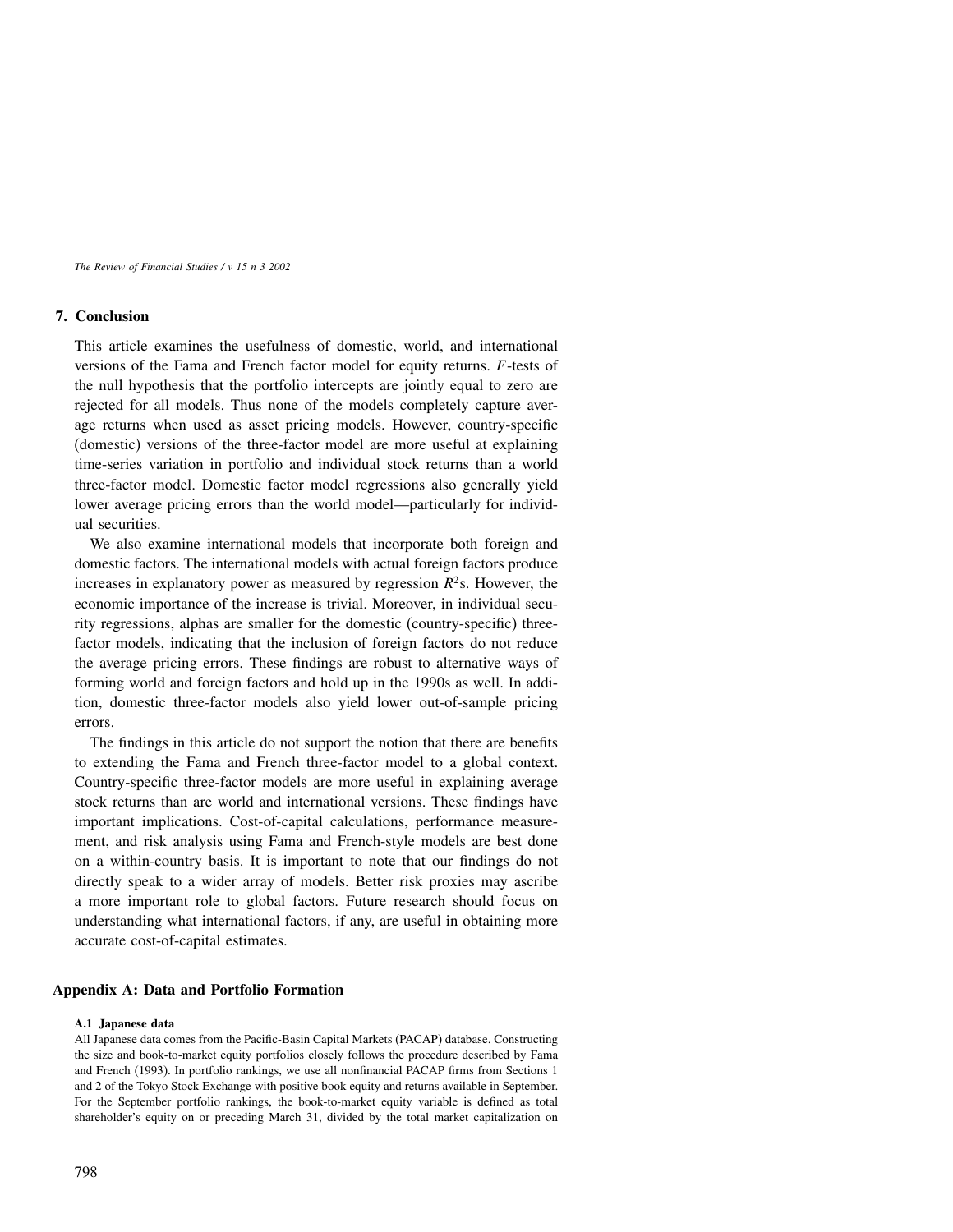March 31. All stocks meeting the selection criteria are ranked independently into five groups based on their *BE/ME* and five groups based on their September market capitalization. The intersection of the five *BE/ME* and five market capitalization rankings are used to form the 25 size and book-to-market value-weighted portfolio returns.

The Japanese variables *JHML* and *JSMB* are constructed from rankings on book-to-market equity and market capitalization similar to those above. All PACAP stocks with positive book equity on or before each March 31 fiscal year-end and market capitalizations as of March 31 and September 30 are ranked (independently) according to their size and *BE/ME*. Half of the firms are classified as small market capitalization  $(S$  for small) and the other half as large market capitalization stocks ( $B$  for big). For the book-to-market classification, the bottom 30% are designated as low *BE/ME* firms  $(L)$ , the middle 40% as *M*, and the highest 30% as *H*. The intersection of the rankings allows for six value-weighted portfolios: *HB*, *MB*, *LB*, *HS*, *MS*, and *LS*. The return variable *JSMB* (Japanese small minus big) =  $(HS + MS + LS - HB - MB - LB)/3$ , and the return *JHML* (Japanese high minus low) =  $(HB + HS - LB - LS)/2$ . The low (L) and high (*H*) *BE/ME* portfolios are formed as  $L = LS + LB$  and  $H = HS + HB$ .

#### A.2 U.K. data

End-of-the-month data for all nonfinancial London Stock Exchange stocks, exchange rates, a value-weighted market index, and short-term interest rates are from Datastream International. Delisted securities are included to control for survivorship bias. Book-to-market equity is calculated as the inverse of the Datastream market-to-book value. Similar to U.S. firms, many U.K. companies have December fiscal year-ends. Consequently, stocks with book-to-market equity values from the preceding December and market capitalizations as of June 30 are ranked (independently) according to their size and *BE/ME*. The remaining procedure for forming *KHML* and *KSMB* is identical to that described above for Japanese stocks.

#### A.3 Canadian data

All Canadian data is from Datastream. Thus many of the construction details are similar to those discussed above for the United Kingdom. Canadian nonfinancial common stocks are members of the Toronto Stock Exchange. This is the only Canadian exchange for which Datastream has extensive coverage prior to the late 1980s. Because Datastream do not include delisted securities prior to 1991, the data prior to this date do suffer from survivorship bias. U.S.-listed Canadian equities are excluded from the sample after the U.S. listing month, because previous research by Jorion and Schwartz (1986) and Mittoo (1992) finds substantial differences between U.S. listed and non-U.S.-listed Canadian equities. Canadian non-U.S.-listed stocks with market values less than two million 1975 Canadian dollars are excluded from the analysis. Listing dates are obtained by using the first day of coverage by Datastream on a U.S. exchange, and directly from the NYSE, AMEX, and NASDAQ fact books.

Because systematic differences might exist between firms with book-to-market values, firms with "missing" book-to-market values are included in the analysis in a missing category. To form portfolios, all stocks meeting the above selection criteria (with one of the groups for firms with missing *BE/ME*) are separated into three groups based on their *BE/ME* and three groups on market capitalization. The intersection forms the nine size and book-to-market portfolios. For the formation of the Canadian *HML* and *SMB*, we use only firms with book-to-market equity.

#### A.4 U.S. data

For tests with U.S. data, we use all nonfinancial NYSE, AMEX, and NASDAQ stocks provided by Center for Research in Security Prices (CRSP) with Compustat book values available in the preceding year and CRSP market values available in June. Portfolios are formed every June according to rankings on book-to-market equity from the preceding year and on June market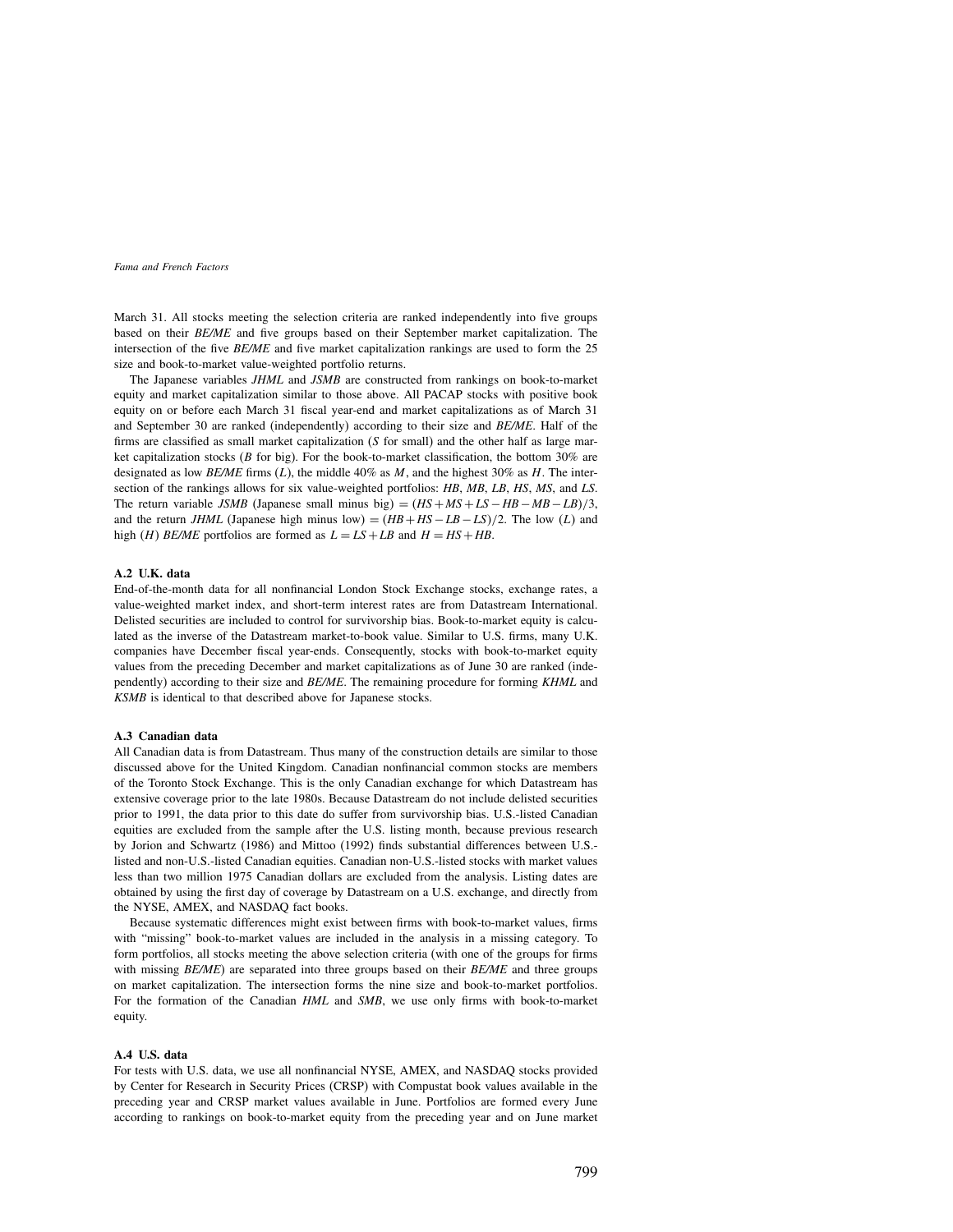values. The selection criteria and portfolio formation procedure closely follow that of Fama and French (1993), and thus is similar to the description above for Japanese data.

#### Appendix B: A Comparison of Foreign Factors to Simulated Factors

To test the statistical significance of foreign factors, we use empirical distributions from regressions with simulated foreign factors. The simulated foreign factors are generated from a multivariate normal distribution that has the same mean and variance/covariance matrix as the actual weighted foreign factors and the same covariance with domestic factors. Under the null that the foreign factors are not useful in explaining time-series variation in security returns, the simulated foreign factors should only explain domestic stock returns through their covariance with the domestic factors.

For each individual stock regression of the international model, we estimate 500 regressions with the simulated factors. In these regressions the domestic factors are the actual ones and do not change across trials.<sup>17</sup> If foreign factors lead to better pricing, then the regressions with the true foreign factors should have lower intercepts and higher adjusted  $R^2$ s than the regressions with random foreign factors. For each regression, the empirical p-value of the  $R^2$ (absolute intercept) is calculated as the fraction of the simulated regressions that have adjusted  $R<sup>2</sup>s$  (absolute intercepts) greater (smaller) than that obtained from the actual regression. Under the null hypothesis that actual foreign factors perform no better than simulated ones, p-values across regressions should be distributed uniformly between zero and one.

For each country, Figure A.1 displays the distributions of the  $p$ -values for both the absolute value of the intercepts and the adjusted  $R^2$ s from the weighted six-factor regressions. P-values for absolute intercepts appear uniformly distributed, except for the United States. In the United States, the figure shows a disproportionate share of high-intercept p-values, indicating that actual foreign factors perform slightly worse than the simulated factors. The figures for the  $R^2$ s indicate slightly more low p-values in all countries. Foreign factors appear to provide statistically significant improvements in explanatory power for a slightly larger share of stocks than could be attributed to chance.

To summarize these figures, we find that for the United States, Japan, and Canada, more than half of the regressions have lower absolute intercepts from regressions with simulated factors than from those with actual factors. In contrast, foreign factors lead to an increase in explanatory power (as compared to simulated factors) for slightly more than half the securities. To calculate empirical p-values, we use the fraction of the average absolute intercepts  $(R<sup>2</sup>s)$  from the 500 simulated factor regressions that are smaller (larger) than the average absolute intercept  $(R^2)$  from the actual foreign factor regressions.<sup>18</sup> The high  $p$ -values for the absolute intercepts indicate that none of the country averages are statistically different from absolute intercepts with simulated factors.  $R^2$ s are significant at the 5% level in all countries. However, the average increase in  $R<sup>2</sup>$ s from foreign factors beyond simulated factors is only 0.0033, 0.0043, 0.0021, 0.0051 in the United States, Japan, the United Kingdom, and Canada, respectively, indicating that the economic importance is small. The main conclusion that emerges from this analysis is that regressions with foreign factors are useful in explaining a small but statistically significant amount of time-series variation in individual stock returns, but do not lead to more accurate pricing.

<sup>&</sup>lt;sup>17</sup> We address the validity of this procedure with a Monte Carlo experiment, discussed below. See Noreen (1989) and Efron and Tibshirani (1993) for a discussion of bootstrap methods in regression analysis. The concept here is similar, except the factors are created through simulations. These results are available on request.

<sup>&</sup>lt;sup>18</sup> To assess the ability of this procedure to determine the importance of foreign factors, we perform a Monte Carlo analysis. We simulate stock returns from different worlds, where between 0 and 5% of the variation in returns is attributed to foreign factors and the remaining component to domestic factors. In this synthetic world, the procedure has power to detect a statistically significant increase in  $R^2$  when only 1% or 2% of the variation in returns is due to foreign factors.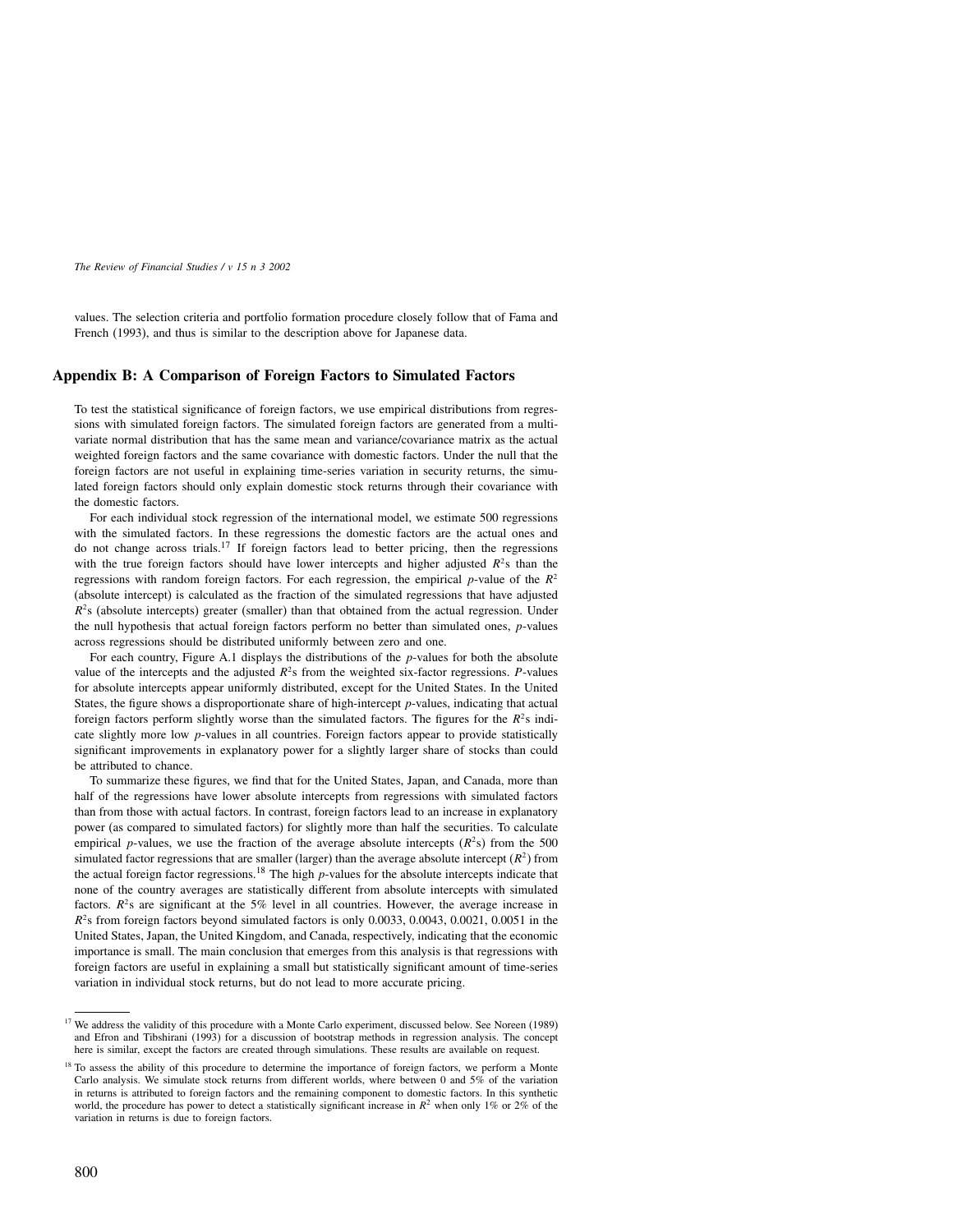

#### Figure A.1

#### The distribution of p-values for international six-factor models as compared to six-factor models with simulated foreign factors

Weighted regressions are estimated for monthly dollar-denominated returns in excess of their countries' dollardenominated risk-free rates regressed on three domestic and three foreign factors for nonoverlapping, rolling, five-year periods, from January 1981 to December 1995. Distributions are created for each regression parameter as follows: simulated foreign factors are generated from a multivariate normal distribution that has the same mean and variance/covariance matrix as the actual weighted foreign factors and the same covariance matrix with domestic factors. For each individual firm in each period, 500 regressions are estimated with actual domestic factors and simulated foreign factors. The intercept and adjusted  $R<sup>2</sup>$  from each actual regression can be compared to those obtained from the 500 regressions with simulated factors. For each regression, the empirical p-value of the adjusted  $R^2$  (absolute intercept) is calculated as the fraction of the simulated regressions with adjusted  $R^2$ s (absolute intercepts) that are greater (smaller) than those obtained from the actual regression.

#### References

Ahn, S. C., and C. Gadarowski, 2000, "Two-Pass Cross-Sectional Regression of Factor Pricing Models: Minimum Distance Estimation," working paper, Arizona State University.

Bansal, R., D. Hsieh, and R. Viswanathan, 1993, "A New Approach to International Arbitrage Pricing," *Journal of Finance*, 48, 1719–1747.

Banz, R., 1981, "The Relationship Between Return and Market Value of Common Stocks," *Journal of Financial Economics*, 9, 3–18.

Barry, C., E. Goldreyer, L. Lockwood, and M. Rodriguez, 1999, "Size and Book-to-Market Effects: Evidence from Emerging Markets," working paper, Texas Christian University.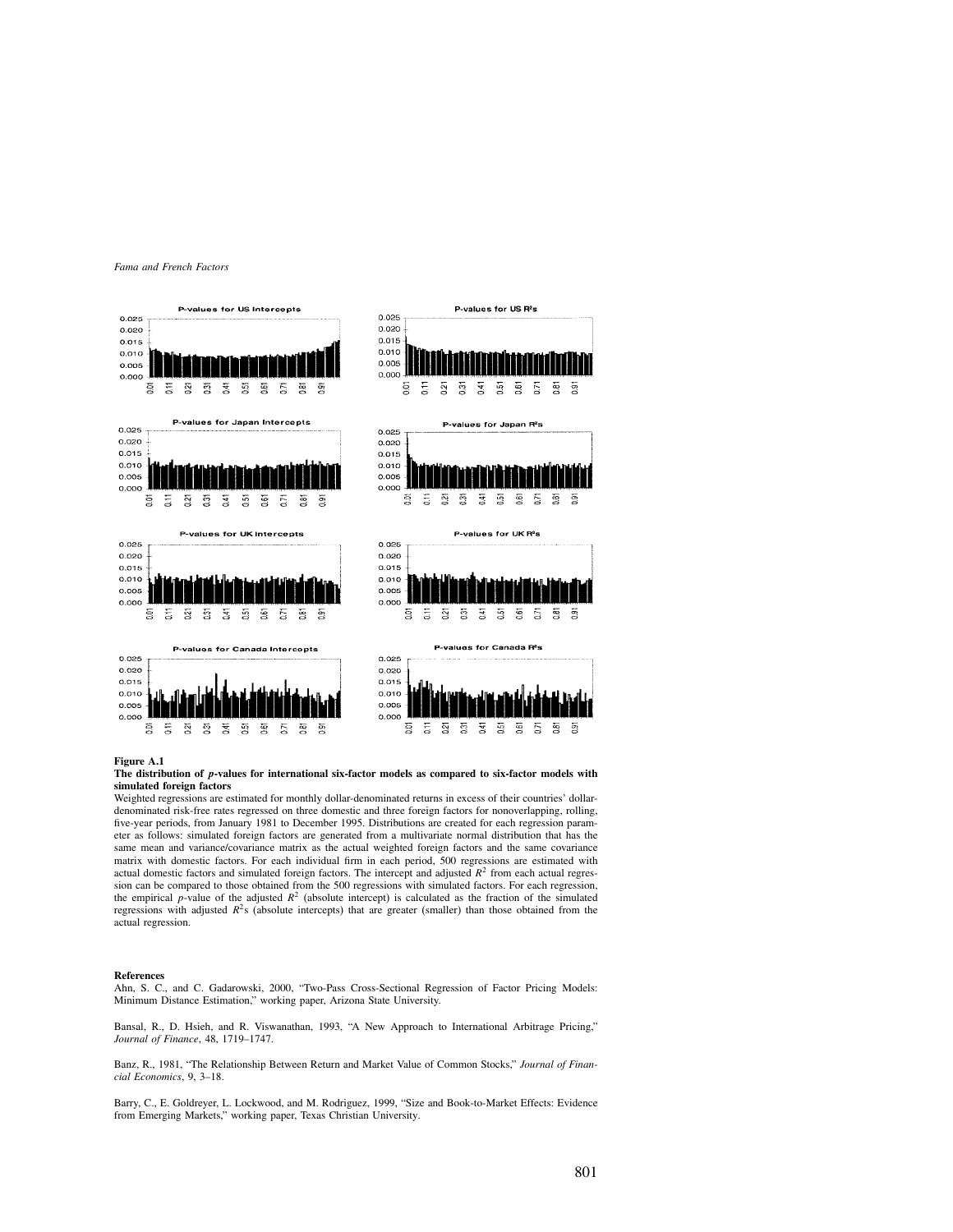Berk, J. B., 1995, "A Critique of Size Related Anomalies," *Review of Financial Studies*, 8, 275–286.

Berk, J. B., 2000, "Sorting Out Sorts," *Journal of Finance*, 55, 407–427.

Bekaert, G., and R. Hodrick, 1992, "Characterizing Predictable Components in Excess Returns on Equity and Foreign Exchange Markets," *Journal of Finance*, 47, 467–509.

Campbell, J., and Y. Hamao, 1992, "Predictable Stock Returns in the United States and Japan: A Study of Long-Term Capital Market Integration," *Journal of Finance*, 47, 43–69.

Capaul, C., I. Rowley, and W. F. Sharpe, 1993, "International Value and Growth Stock Returns," *Financial Analysts Journal*, January–February, 27–36.

Chan, K. C., and N. Chen, 1988, "An Unconditional Asset-Pricing Test and the Role of Firm Size as an Instrument for Risk," *Journal of Finance*, 43, 309–325.

Chan, K. C., N. Chen, and D. Hsieh, 1985, "An Exploratory Investigation of the Firm Size Effect," *Journal of Financial Economics*, 14, 451–471.

Chan, L. K. C., Y. Hamao, and J. Lakonishok, 1991, "Fundamentals and Stock Returns in Japan," *Journal of Finance*, 46, 1739–1764.

Chan, K. C., G. Karolyi, and R. Stulz, 1992, "Global Financial Markets and the Risk Premium on U.S. Equity," *Journal of Financial Economics*, 32, 137–167.

Daniel, K., and S. Titman, 1997, "Evidence on the Characteristics of Cross-Sectional Variation in Stock Returns," *Journal of Finance*, 52, 1–33.

Daniel, K., and S. Titman, and J. Wei, 2001, "Explaining the Cross-Section of Stock Returns in Japan: Factors or Characteristics?," *Journal of Finance*, 56, 743–766.

Davis, J., E. F. Fama, and K. R. French, 2000, "Characteristics, Covariances, and Average Returns: 1929–1997," *Journal of Finance*, 55, 389–406.

Efron, B., and R. J. Tibshirani, 1993, *An Introduction to the Bootstrap*, Chapman & Hall, New York.

Fama, E. F., and K. R. French, 1993, "Common Risk Factors in the Returns on Stocks and Bonds," *Journal of Financial Economics*, 33, 3–56.

Fama, E. F., and K. R. French, 1997, "Industry Costs of Equity," *Journal of Financial Economics*, 43, 153–193.

Fama, E. F., and K. R. French, 1998, "Value versus Growth: The International Evidence," *Journal of Finance*, 53, 1975–1999.

Fama, E. F., and J. D. MacBeth, 1973, "Risk, Return, and Equilibrium: Empirical Tests," *Journal of Political Economy*, 81, 607–636.

Ferson, W. E., 1995, "Theory and Empirical Testing of Asset Pricing Models," in R. Jarrow, V. Maksimovic, and W. T. Ziemba (eds.), *Finance, Handbook in Operations Research and Management Science*, Elsevier, Amsterdam.

Ferson, W. E., and C. R. Harvey, 1993, "The Risk and Predictability of International Equity Returns," *Review of Financial Studies*, 6, 527–565.

Ferson, W. E., and C. R. Harvey, 1994, "Sources of Risk and Expected Returns in Global Equity Markets," *Journal of Banking and Finance*, 18, 775–803.

Ferson, W. E., and C. R. Harvey, 1997, "Fundamental Determinants of National Equity Market Returns: A Perspective on Conditional Asset Pricing," *Journal of Banking and Finance*, 21, 1625–1665.

Ferson, W. E., and C. R. Harvey, 1999, "Conditioning Variables and the Cross-Section of Stock Returns," *Journal of Finance*, 54, 1325–1360.

Ferson, W. E., and D. H. Locke, 1998, "Estimating the Cost of Capital Through Time: An Analysis of the Sources of Error," *Management Science*, 44, 485–500.